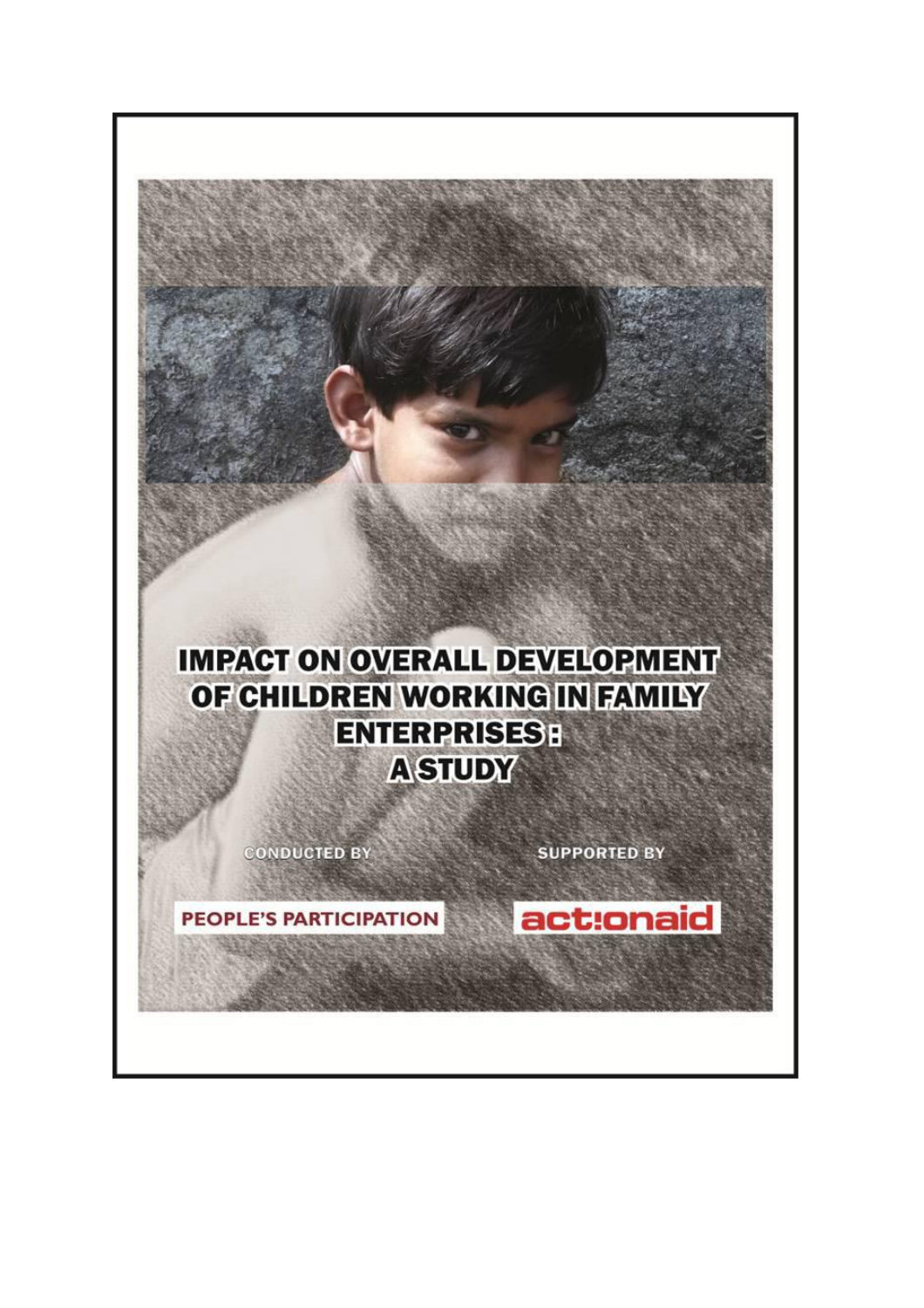# **Contents**

| $\bullet$ |                                                                                    |    |
|-----------|------------------------------------------------------------------------------------|----|
| ٠         |                                                                                    |    |
| ٠         |                                                                                    |    |
| ٠         |                                                                                    |    |
| ٠         |                                                                                    |    |
| ٠         |                                                                                    |    |
| ٠         |                                                                                    |    |
| ٠         |                                                                                    |    |
|           |                                                                                    |    |
| ٠         |                                                                                    |    |
|           | <b>Summary of Findings.</b>                                                        | 22 |
|           |                                                                                    |    |
|           | A Demonstrative Case Study from the Field: Children working in family enterprise25 |    |
|           |                                                                                    |    |
|           |                                                                                    |    |
|           |                                                                                    |    |
|           |                                                                                    |    |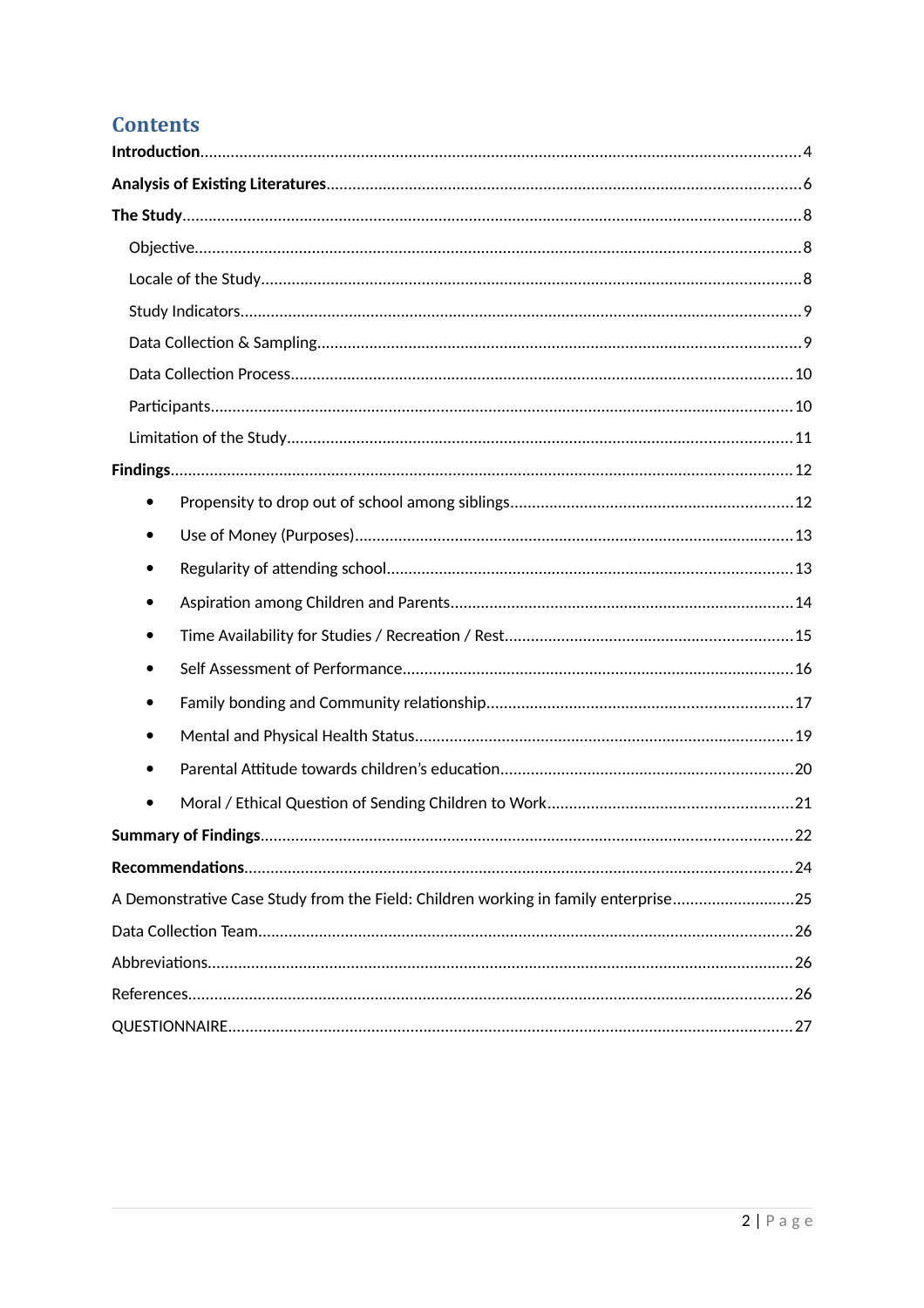# **ACKNOWLEDGEMENT**

People's Participation acknowledges with gratitude the privilege to engage with disadvantaged sections of the society and furthering rights based initiatives towards bringing qualitative changes in their lives.

The current study is also another example of our continued commitment towards highlighting the importance of safeguarding the rights of vulnerable children.

We sincerely thank ActionAid Association – Kolkata Regional Office, for supporting this effort and providing crucial guidance in conducting the study.

The support and cooperation extended by the Khardah Municipality and Titagarh Municipality, the counsellors of the municipality and teachers of local schools for facilitating and according permission to conduct interviews is also acknowledged with due gratitude without which, this publication would not have been possible.

For their tireless and sincere efforts in conducting the field level data collection and interviewing, the members of the survey team of People's Participation deserves a special round of applause.

Finally, our heartfelt gratitude towards the children and their parents who participated in the study and patiently answered the interview to enable us to reflect an accurate picture of the ground realities in respect to education of homeless children.

**Dipankar Mira** *Honorary Secretary*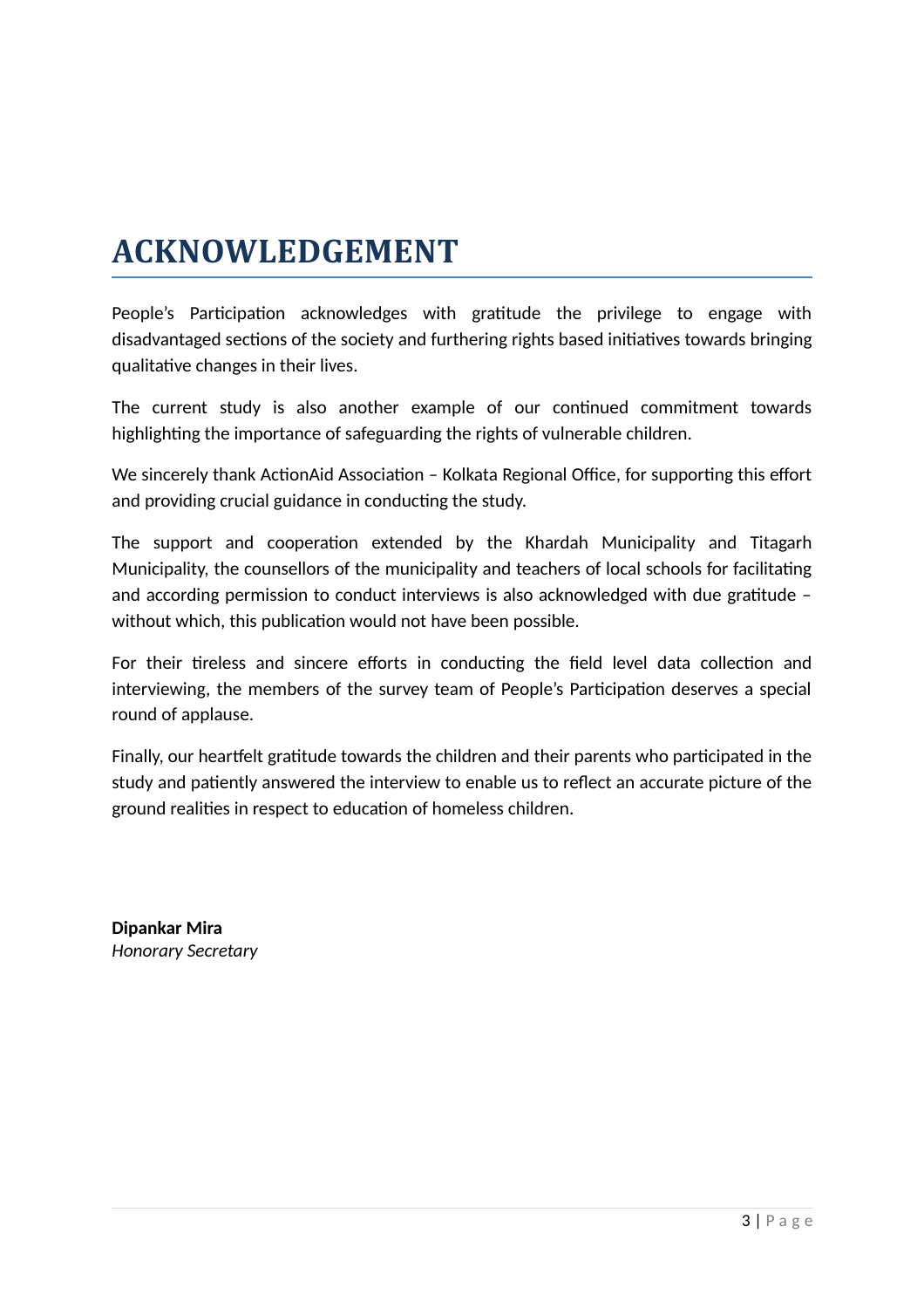# <span id="page-3-0"></span>**Introduction**

According to International Labour Organization (ILO), the term "child labour" is often defined as work that deprives children of their childhood, their potential and their dignity, and that is harmful to physical and mental development. It refers to work that: is mentally, physically, socially or morally dangerous and harmful to children; and interferes with their schooling by depriving them of the opportunity to attend school; obliging them to leave school prematurely; or requiring them to attempt to combine school attendance with excessively long and heavy work.

In order to tackle the problem of child labour in India, the [Ministry of Labour and](http://www.childlineindia.org.in/Ministry-of-Labour-and-Employment-and-Related-Bodies.htm) **[Employment](http://www.childlineindia.org.in/Ministry-of-Labour-and-Employment-and-Related-Bodies.htm)** took a three pronged approach. First was to set up a legal framework for prohibition and regulation of child labour under the scope of the Child Labour Prohibition and Regulation Act 1986. Second was to use various development programmes to address the needs of working children. And third was to set up the National Child Labour Project.

The objective of these initiatives was to eliminate child labour in hazardous industries by 2010 and gradually eliminate the practice altogether. With deficient monitoring and supervision for proper implementation, these initiatives are yet to fetch the desired results and child labour continues to be a big issue in the country today.

Against this backdrop, on May 13, 2015, the Union Cabinet accorded its approval to another set of amendments to the Child Labour (Prohibition and Regulation) Amendment Act, 2012, apparently with a rationale that right to education of children in the age group of 6-14 years is not compromised. The Cabinet approval has paved the way for the government to move official amendments to the Child Labour (Prohibition & Regulation) Amendment Bill, 2012, in Parliament to effect changes in the original 1986 Act.

The Child Labour (Prohibition & Regulation) Act 1986 provides for the prohibition of employment of a child below 14 years of age in 18 specific occupations and 65 processes. It also seeks to regulate conditions of work for children in other occupations and processes.

The Right to Education Act was legislated to ensure free and compulsory education to all children in the age group of 6-14 years. One of the stated objectives of the amendment is to ensure that all children between the ages of six and 14 years are enrolled in schools rather than at workplaces.

The provisions of the 1986 Act are inconsistent with the Convention 138 of the International Labour Organization (ILO) – making it difficult for the government to ratify the convention in India. ILO Convention 182 provides that the minimum age for admission to employment or work shall not be less than the age of completion of compulsory schooling. It adds that employment of all the children below the age of 18 years should be prohibited. However, the 1986 Act provides that persons above 14 years could work in hazardous occupations and processes.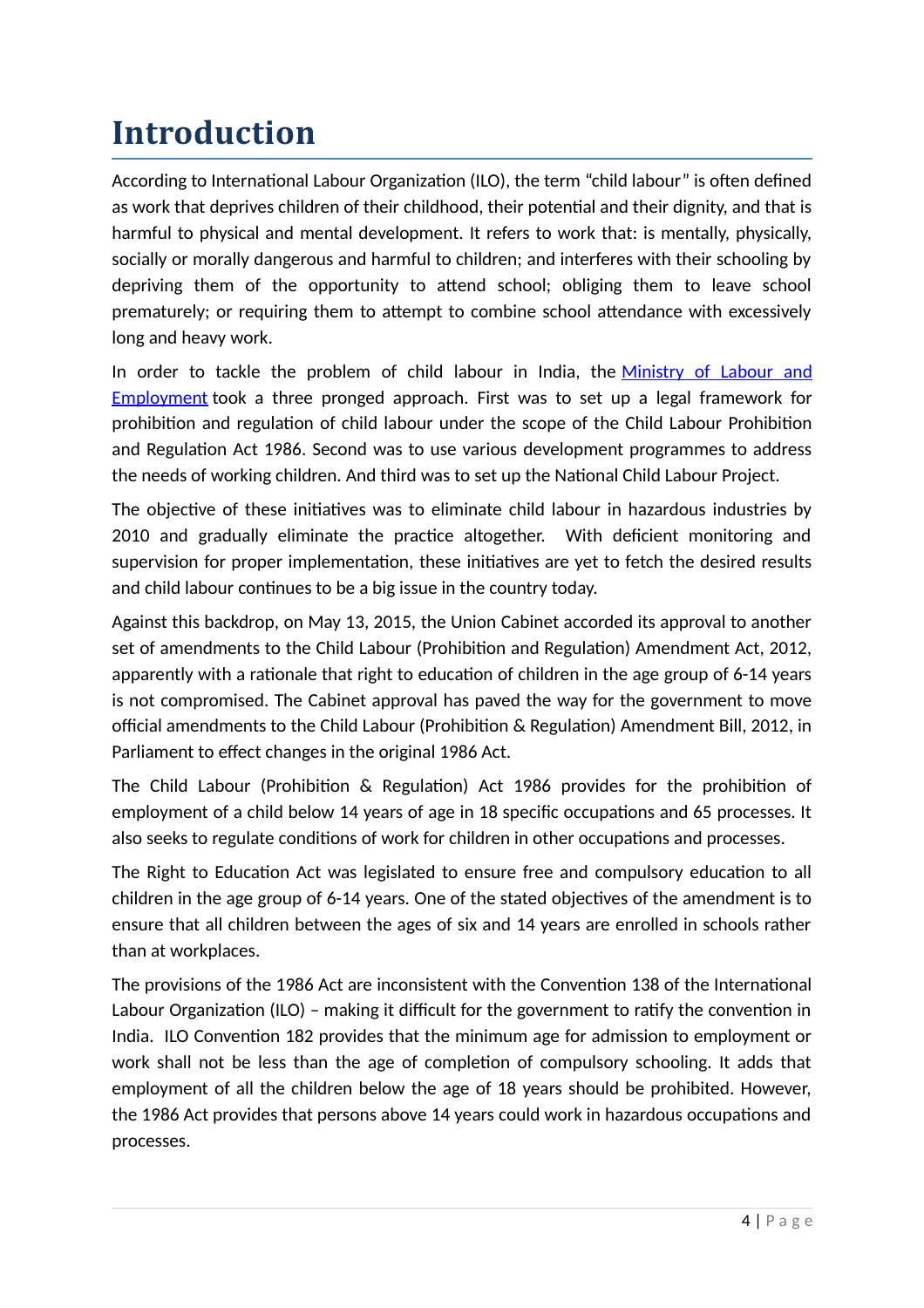The amendment introduces prohibition of employing adolescents in hazardous occupations and processes. The offence of employing a child or adolescent in contravention of the law by an employer is to be made a cognizable offence.

Amendments have also been proposed in the punitive clause in the law. The punishment for the employers has been enhanced significantly. However, in case of parents, the punishment for parents/guardians has been relaxed – owning to their socioeconomic status.

Despite intention of the provisions of the amendment in respect of above issues, there is scepticism on the exception to the complete ban on child labour proposed through the following cases:

- Children are allowed to help his/her family or family enterprise(s) provided that (i) such enterprise is not involved in hazardous processes and (ii) the work is carried out after school hours or during vacations.
- Children are allowed to work in the audio-visual entertainment industry including in advertisements, films, television serials or any such other entertainment or sports activities except in a circus subject to (i) compliance with prescribed conditions and adoption of safety measures, and (ii) the work does not affect the school education of the child.

While the amendments banning those below 18 from working in any hazardous industry and the enhancement of penalties have been unanimously welcomed, there remains scope for uncertainty in the proposed provision allowing children below 14 years of age to work in family enterprises.

The perspective of the government has been enunciated in a note released by the ministry of labour and employment: *'… while considering a total prohibition on the employment of (a) child, it would be prudent to also keep in mind the country's social fabric and socio-economic conditions. In a large number of families, children help their parents in their occupations like agriculture, artisanship etc. and while helping the parents, children also learn the basics of (the) occupations. Therefore, striking a balance between the need for education for a child and the reality of the socio-economic condition and social fabric in the country, the Cabinet has approved that a child can help his family or family enterprise, which is other than any hazardous occupation or process, after his school hours or during vacation.'*

The problem in identifying home based and family enterprises is probably a definite hurdle in the way of implementation of the amendment and in its 40th report on the Child Labour (Prohibition and Regulation) Bill, 2012, the Parliamentary Standing Committee categorically raised this issue argued: *'The Committee (members) are not able to understand as to how the Ministry (of Labour and Employment) proposes to keep a check on children working in their homes. The ministry is itself providing loopholes by inserting this proviso since it would be very difficult to make out whether children are merely helping their parents or are working to supplement the family income.*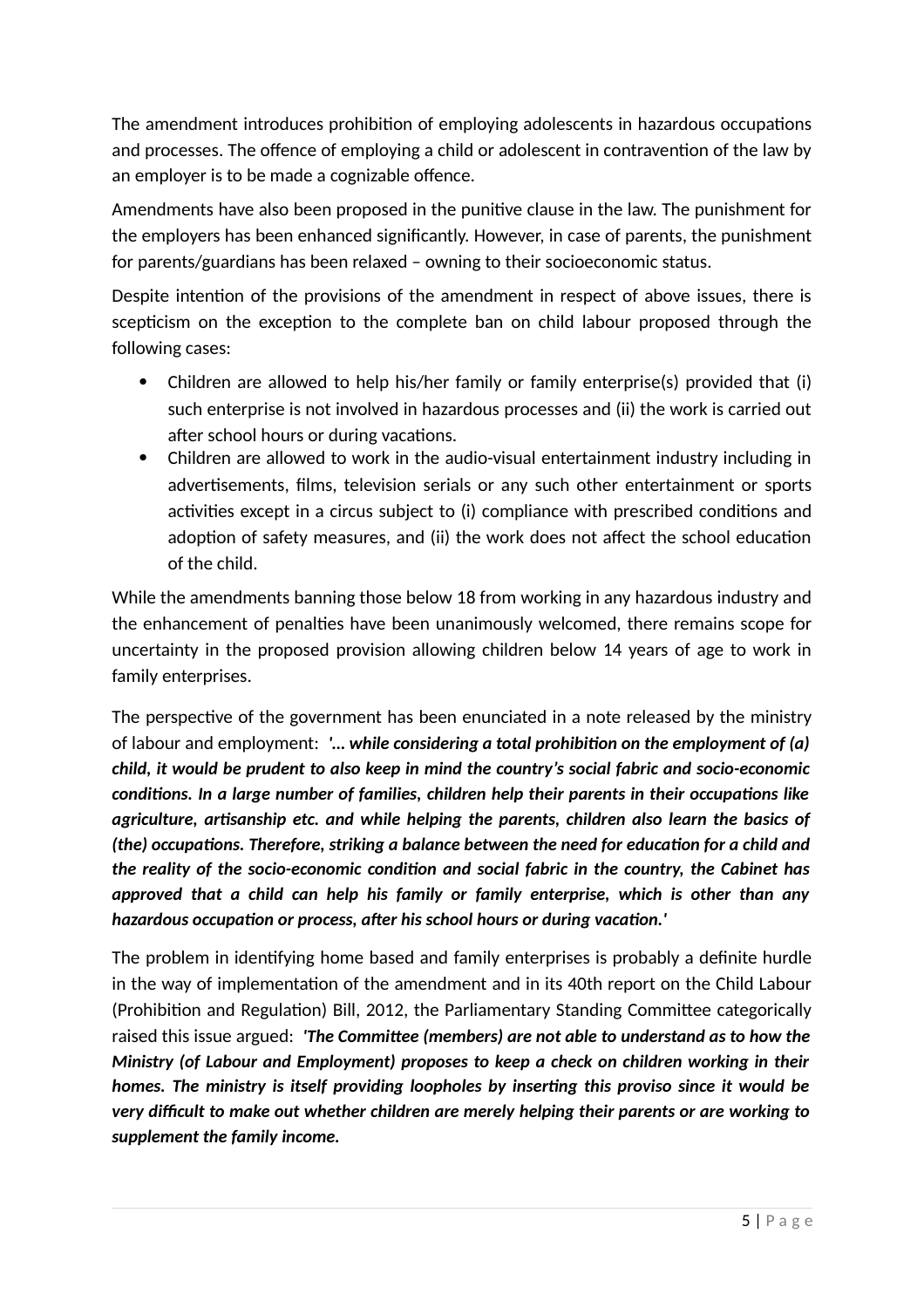*'Further, allowing children to work after school is detrimental to their health as rest and recreation is important for fullest physical and mental development in the formative years besides adversely affecting their studies. The Committee (members) feel that the schools where these children study should conduct sessions for their parents and tell them about the needs of the children. The Committee (members) are of the view that there is no need to insert (the) provision … and the amended section be reframed to prohibit employment in all occupations where there is subordinate relationship of work and labour.'*

# <span id="page-5-0"></span>**Analysis of Existing Literatures**

A detailed review was undertaken on the UNICEF Innocent Research Foundation commissioned study to ascertain the interrelation between child labor and academic performances and the report was reproduced in Indian Journal of Paediatrics 2007; 74 (10): 933 – 936. In this study, working children had worse specific academic performance than non-working children despite similarities in overall school attendance rates. Similar observations were made in Nigeria and other countries. The study concludes that "..it is possible that child labor through physical and mental exertions competed with their student roles..." This is because the time the child devotes to work after school is also the time he or she might have utilized to achieve an adequate academic performance through remedial lessons or at least to rest and recreate.

Research conducted at the University of Bath, into the relationship between child work and school attendance in Ghana, Pakistan and Bangladesh also provides an insight into the issue. The data from Ghana, Pakistan and Bangladesh provide an interesting pattern of results. It appears to be hardest to combine school and work in Bangladesh, and least difficult in Ghana. To some extent, this is due to the differences between the countries in the proportion of child work that is done outside the household. However, there are also differences between countries in the ability of children to combine household work with schooling. Another important point is that it is generally harder for girls to combine work with schooling, the effect being strongest in Pakistan and weakest in Ghana. Girls are also more likely to be neither working nor attending school.

A number of other studies have looked at the relationship between child work and schooling, some of them producing information in a similar format to the above study. These include Grootaert and Patrinos (1998), and Nielsen (1998). The studies report data that they used to estimate models of the simultaneous decisions about work and schooling. *Such studies tend to show that factors encouraging work generally discourage schooling, which is consistent with a conflict between work and school attendance.* 

Of these, only Kanbargi and Kulkarni (1991) draw inferences about the effect of work on schooling, concluding that children in Karnataka who work are less likely to attend school than those who do not work. (Kanbargi, R. and P.M.Kulkarni. 1991. 'Child Work, Schooling and Fertility in Rural Karnataka, India', in R. Kanbargi (ed.), Child Labour in the Indian Subcontinent: Dimensions and Implications).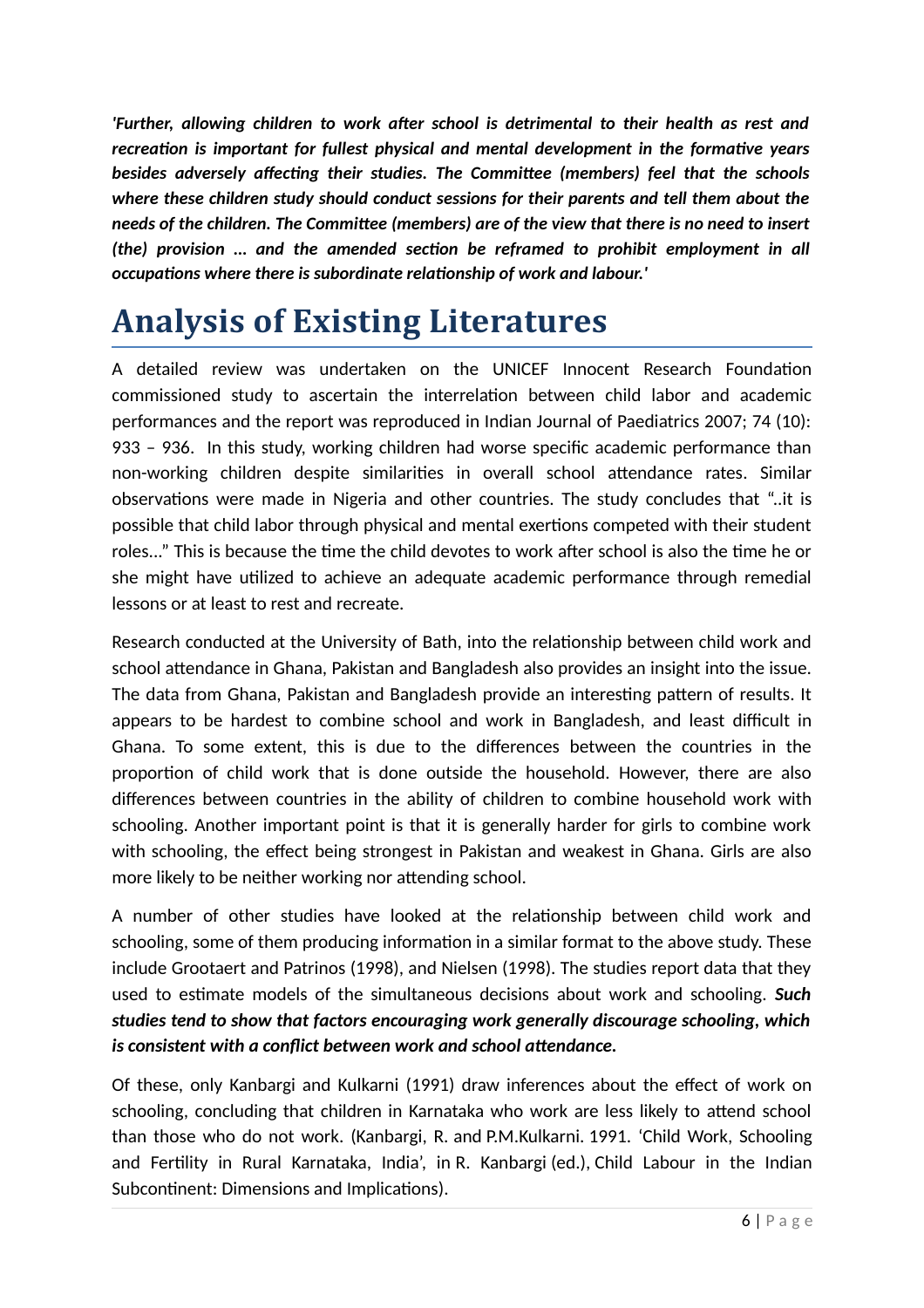A similar inference was drawn by Young lives in a longitudinal study following 3000 children in Andhra Pradesh from 2001 – that has gathered information on children's occupations and time spent in paid and unpaid work and their educational status. The study also found that children were required to juggle school, home and farm work for 2 – 3 months a year. Unable to strike balance between different forms of work, some children missed school. Not only this points to the seasonal pressures on children, but also highlights the fact that the children may be formally enrolled in school but at the same time may be missing part of the instruction during certain periods.

The data available from the survey conducted by 7th All India Education Survey, which found that adolescents between 15 and 17 years of age doing hazardous work form 62.8% of the overall child labour population. Nearly 10% of the adolescents working in hazardous conditions are working in family enterprise. 56% of the working adolescents are no longer studying and 70% of those in hazardous conditions are not studying.

Examining the proposed amendment in an article published in the Economic and Political Weekly, Alex George and Samit Panda pointed out that the proposed amendment, which hopes to align the CLPR Act with the Right to Education has every possibility of the proviso on allowing children to help in the family occupation after school hours to be misused. Besides, it may also lead to reinforcing the practice of caste-based occupations.

Action Aid Association (AAA) has been a pioneer civil society organization championing initiatives targeted towards improving accessibility of rights of the disadvantaged sections of the society. Child Rights and issues related to overall protection scenario of children forms an important focus of its activities. The organization along with its partners have led research based initiatives to draw attention of policy makers towards ground realities in its effort to create an platform of information sharing and idea exchange thereby brining about positive changes in the lives of the disadvantaged.

The current document is a collaborative initiative of Action Aid Association and its partner People's Participation to delve into the problem of children working in family enterprises and map the findings in respect of the proposed amendment the 1986 Act and attempt to map the impact of such a move on the overall development of children and protection of their rights to life, development, participation and protection.



7 | P a g e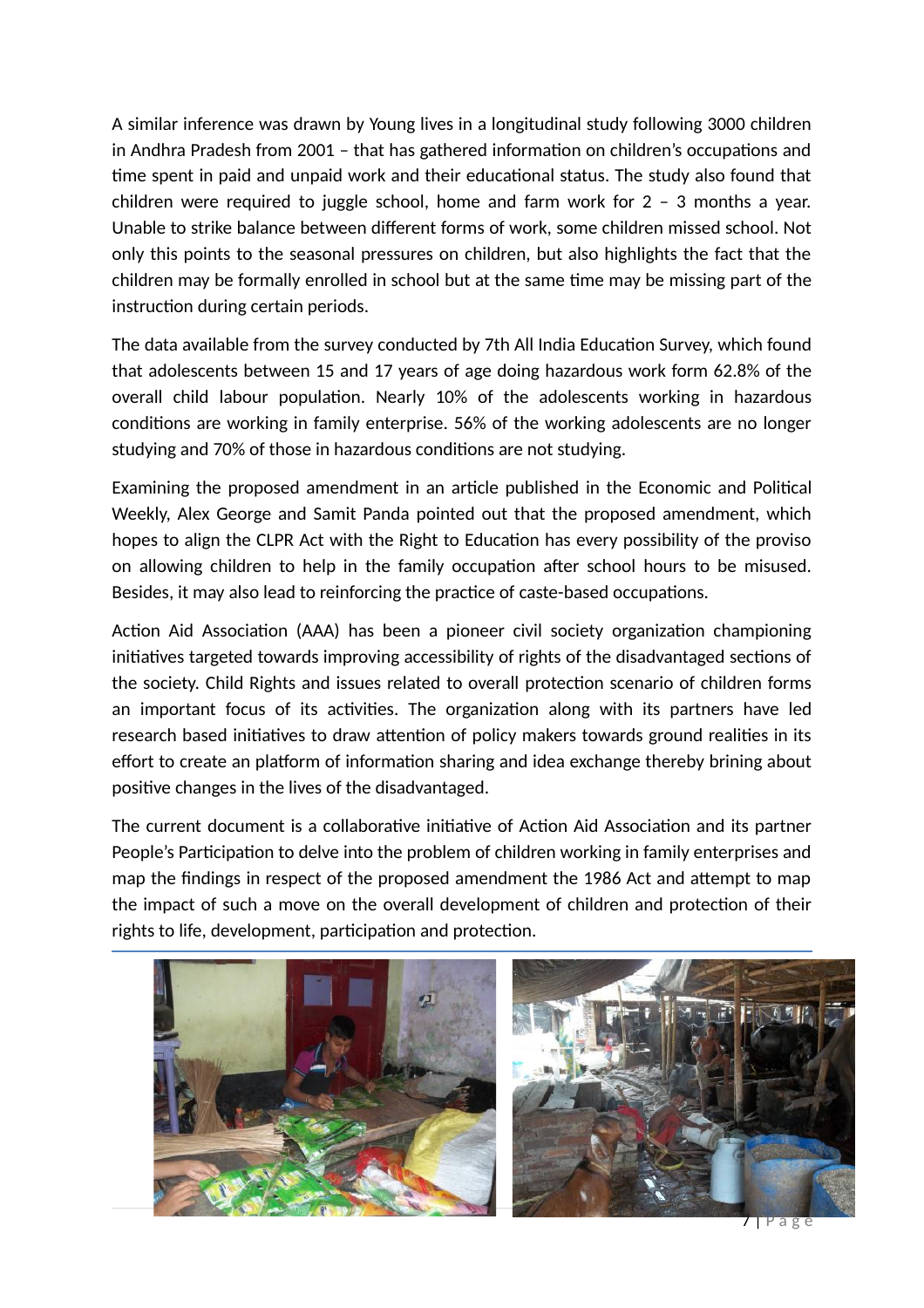# <span id="page-7-0"></span>**The Study**

This study attempts to explore the conditions of the children who work in family enterprise or helps his/her family economically in the backdrop of recent proposed amendments to the Child Labour (Prohibition & Regulation) Act, 1986 which makes an exemption to the complete ban on employment of children by allowing children to help his/her family or family enterprises, which is other than any hazardous occupations or processes set forth in the Schedule, after school hours or during vacations;

The assumption behind the study is that, participating in economic activities even after school hours affects the health of the child, restricts his or her scope for participating in school, peer and social activities and detrimental for the academic and scholastic performance of the child hence leading to a condition where the child suffers from:

- Health problems (Physical & Psychological)
- Poor scholastic performance.
- Social exclusion

The study compares the conditions of three categories of children from similar socioeconomic status: Child Labours (i.e. children who have dropped out of school and are engaged in work outside the family sphere to earn), Children working in family enterprise or helping his or her family after school hours (refereed as working students) and Children who do not work and going to school.

# <span id="page-7-1"></span>**Objective**

- The objective of the study is to examine the impact of involvement of children in family enterprise on their education and development. It will reveal the actual health, education and overall development status in respect of these children and compare these problems with the ones faced by drop out child labours who are exclusively working.
- To conduct advocacy and networking with the appropriate Govt. authorities for reconsideration the clause of allowing children's involvement in family enterprise in respect of its negative impact of children's developmental rights.

# <span id="page-7-2"></span>**Locale of the Study**

 Study was conducted in the ward number 1 of Khardah Municipality and ward numbers 18 and 23 of Titagarh Municipality.

The area is predominantly inhabited by economically extremely disadvantaged communities. There is a mix of Hindus belonging scheduled castes and disadvantaged Muslims. The main economic activities are daily wage earning and small business where children provide cheap labour for sustenance of the activities. The level of education among parents (both sexes) is extremely poor and awareness of issues related to rights and development of children is almost nonexistent.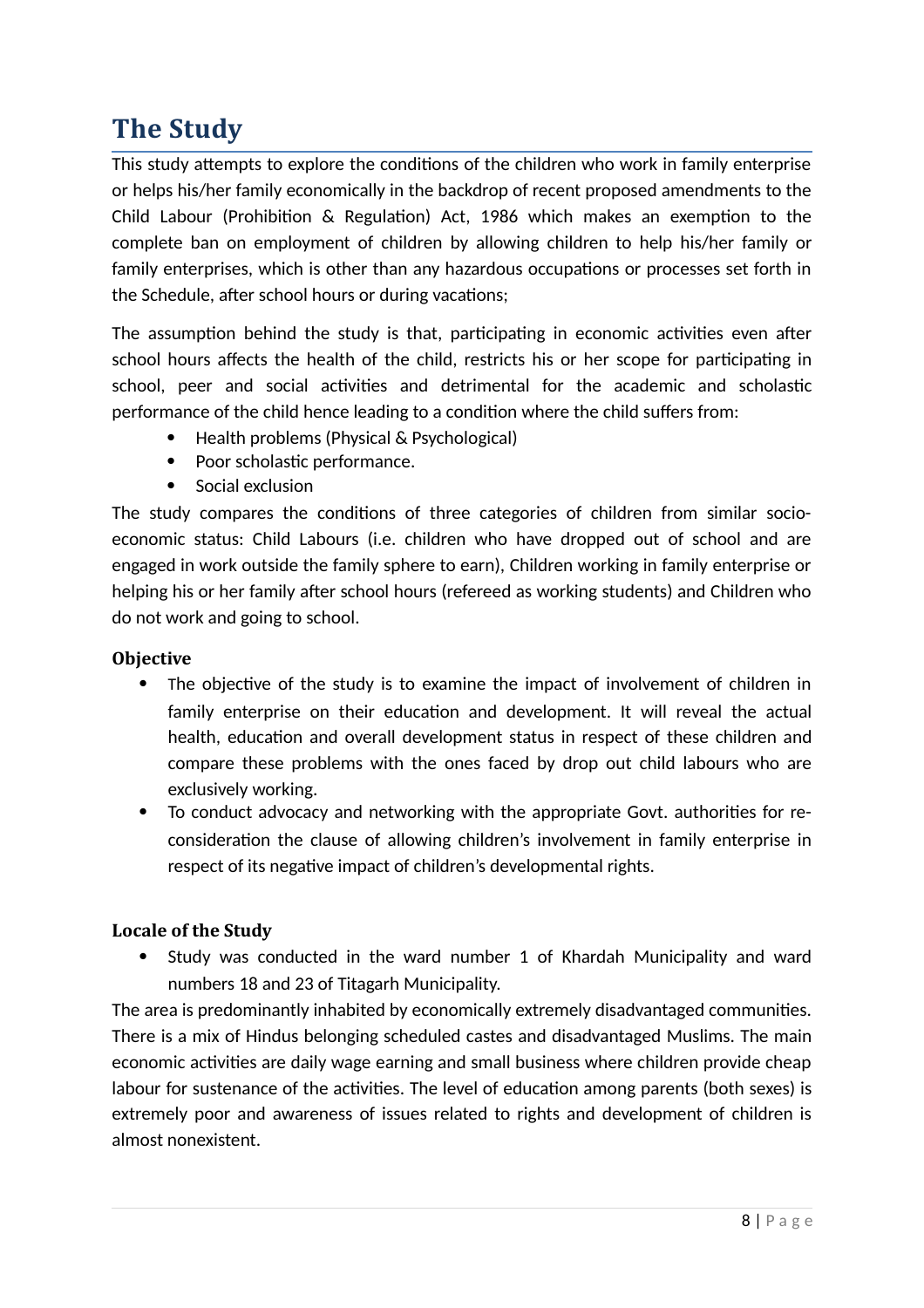# <span id="page-8-0"></span>**Study Indicators**

The comparison will be done on the following indicators and how these are getting affected by participation of child in economic activities:

| Health:                               | <b>Scholastic</b><br><b>Academic</b><br>and        | <b>Community Participation:</b>                                                                                                                                                                                                                    |
|---------------------------------------|----------------------------------------------------|----------------------------------------------------------------------------------------------------------------------------------------------------------------------------------------------------------------------------------------------------|
| • Presence of physical                | performance:                                       | • Participation in social events                                                                                                                                                                                                                   |
| problems, diseases,                   | • Scholastic performance of                        | • Participation in play                                                                                                                                                                                                                            |
| injury                                | last few years                                     | • Leisure time activities                                                                                                                                                                                                                          |
| • Growth and                          | • Attendance                                       | • Relationship with peers                                                                                                                                                                                                                          |
| malnourishment                        | • Participation in co-                             | <b>Family Relation:</b>                                                                                                                                                                                                                            |
| • Presence of psychological           | curricular activities                              | • Parent-Child relationship                                                                                                                                                                                                                        |
| problems                              | • Relationship with                                | • Relationship with siblings                                                                                                                                                                                                                       |
| • Presence of substance<br>dependence | classmates & teachers<br>• Aspiration of the child | Attitude of parents towards<br>child:<br>• Parent's Literacy<br>• Awareness on RTE<br>• Awareness on Child Rights<br>• Parent's participation in<br>school meetings<br>• Discussing with children on<br>studies and helping children<br>in studies |

The indicators were selected on the basis of their close relation in respect of understanding the status of health, education and overall development of children – including the aspects of recreation and participation which are defined as rights of child under UNCRC.

 **Family based enterprise like Kite making, Dairy (khatal) and allied enterprise (making cow dung cakes), Candy making, Poultry related, Hotel / Dhaba, Rag Picking and waste segregation are commonly found to employ children of the family in work**

# <span id="page-8-1"></span>**Data Collection & Sampling**

The study was based on primary data collection across target groups. Detailed interviews of the respondents were duly conducted to draw information related to the study. Methods of data collection included:

• Interview using questionnaires (of 6-14 years children) in the following groups:

| <b>Group A</b>   | <b>Group B</b>    | Group C         | <b>Duty Bearers</b> |
|------------------|-------------------|-----------------|---------------------|
| $6-14$ years     | 6-14 years        | $6-14$ years    | Parents             |
| children who are | children going to | children going  |                     |
| school drop- out | school            | to school       |                     |
| and engaged in   | & also working    | And not         |                     |
| work like casual | in family         | involved in any |                     |
| labour, rag      | enterprise        | work            |                     |
| picking, garage, | (Referred as      |                 |                     |
| Dhabas etc.      | working           |                 |                     |
|                  |                   |                 |                     |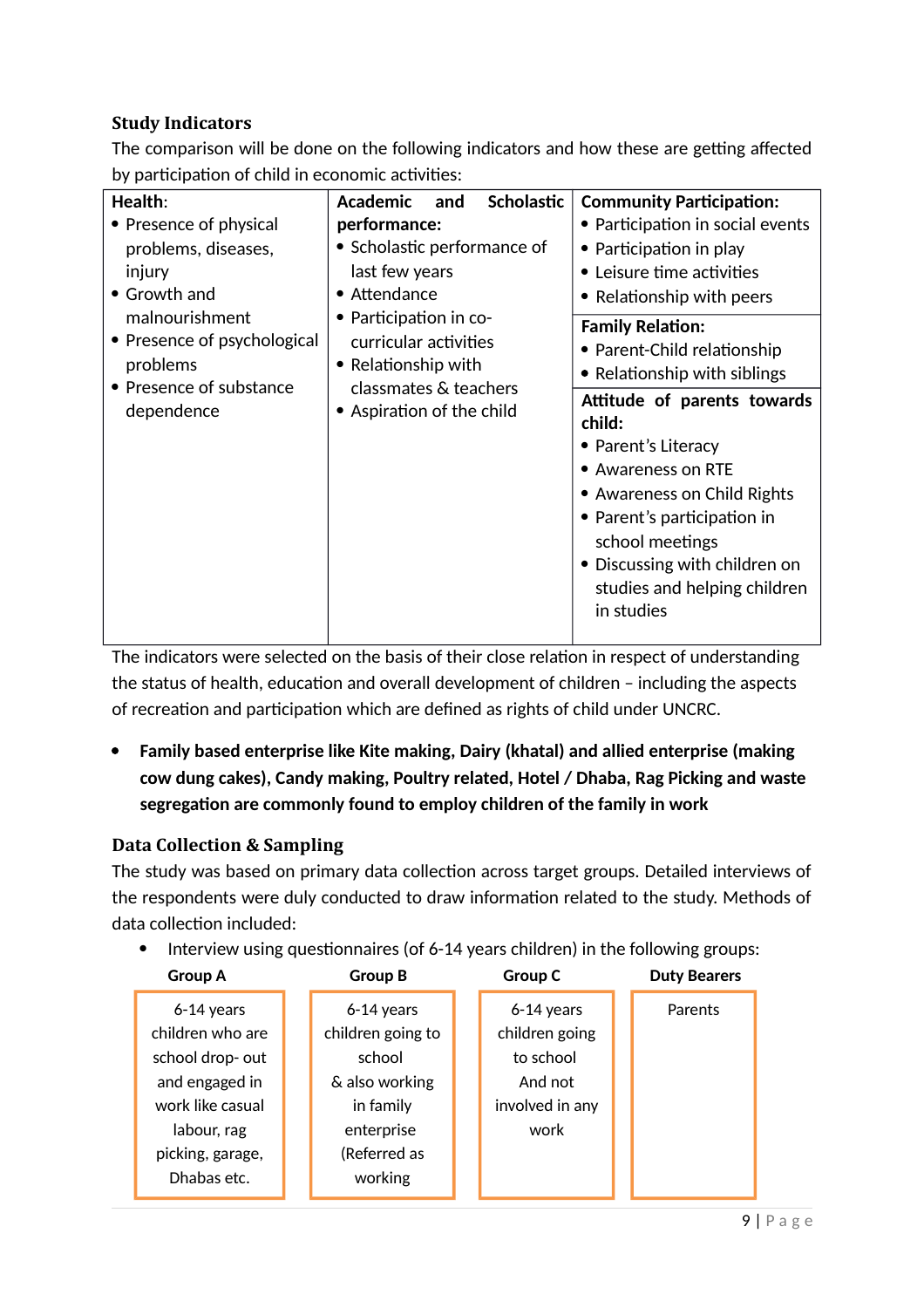- The interaction with the first group of children provided insight into the challenges posed for child labourers - in respect of education and physical mental developments.
- The second group provided insight into problems faced children engaged in family enterprise and also going to school.
- The third group of children are going to school and not doing any economic work.
- Interaction with the parents / guardians involved collation of their experience in respect of being primary duty bearers and protector and upholder of a child's rights. Their opinion reflected family and society's attitude towards the issue which further provide a guide for the steps to be initiated by civil society organizations and government departments to improve implementation of RTE in order to provide more conducive atmosphere for children to pursue education.

The three groups of children were selected to provide a comparative analysis of the status of children in respect of health, time available for education, playing and socializing. In case of some indicators, comparison can be drawn between all 3 groups (as in health). But with some indicators comparison can only be drawn between 2 groups. As for example, time available for studies and schooling. This indicator will not apply for dropout children. So the comparison will be for working students and non-working students. Similarly on the indicator of the using money, since non-working students do not earn, the comparison will involve working students and child labours.

# **Definition of Family**

The ambiguity in defining the term 'family' in the proposed amendment has every chance of leading to exploitation of children and from this point of view, for the purpose of the study, a 'family' has been considered as a unit comprising father, mother, grandparents and siblings. The scenario unearthed through this study is an attempt to assess the direct impact on children – attempting to combine work and school. The situation is bound to be grimmer if the element of exploitation adds a further layer of complexity to the issue.

#### <span id="page-9-0"></span>**Data Collection Process**

The draft questionnaire was first prepared and shared with the implimentation agency and Action Aid Team. Their suggestions were incorporated in the questionnaire. The data collection team was then given orientation followed by field testing. This mandated incorporation of further changes to arrive at the final questionnaire. The purposely selected participants were administered questionnaire (attached at the end of the report) through a period of eight days (in November 2015) through a team of 7 surveyors. The responses thus recorded was analyzed statistically and then enumerated in the form of this report.

#### <span id="page-9-1"></span>**Participants**

| <b>CATEGORY</b>                                                | No of Children | No of Parents* |
|----------------------------------------------------------------|----------------|----------------|
| Children Engaged in Family Enterprise and also going to school | 30             | 30             |
| Drop out Children engaged as child labourers                   | 30             | 30             |
| Children going to school & not engaged in any work             | 30             | 30             |

\* Parents of each participating child were also interviewed to understand parental involvement and attitude towards development of a child in the community.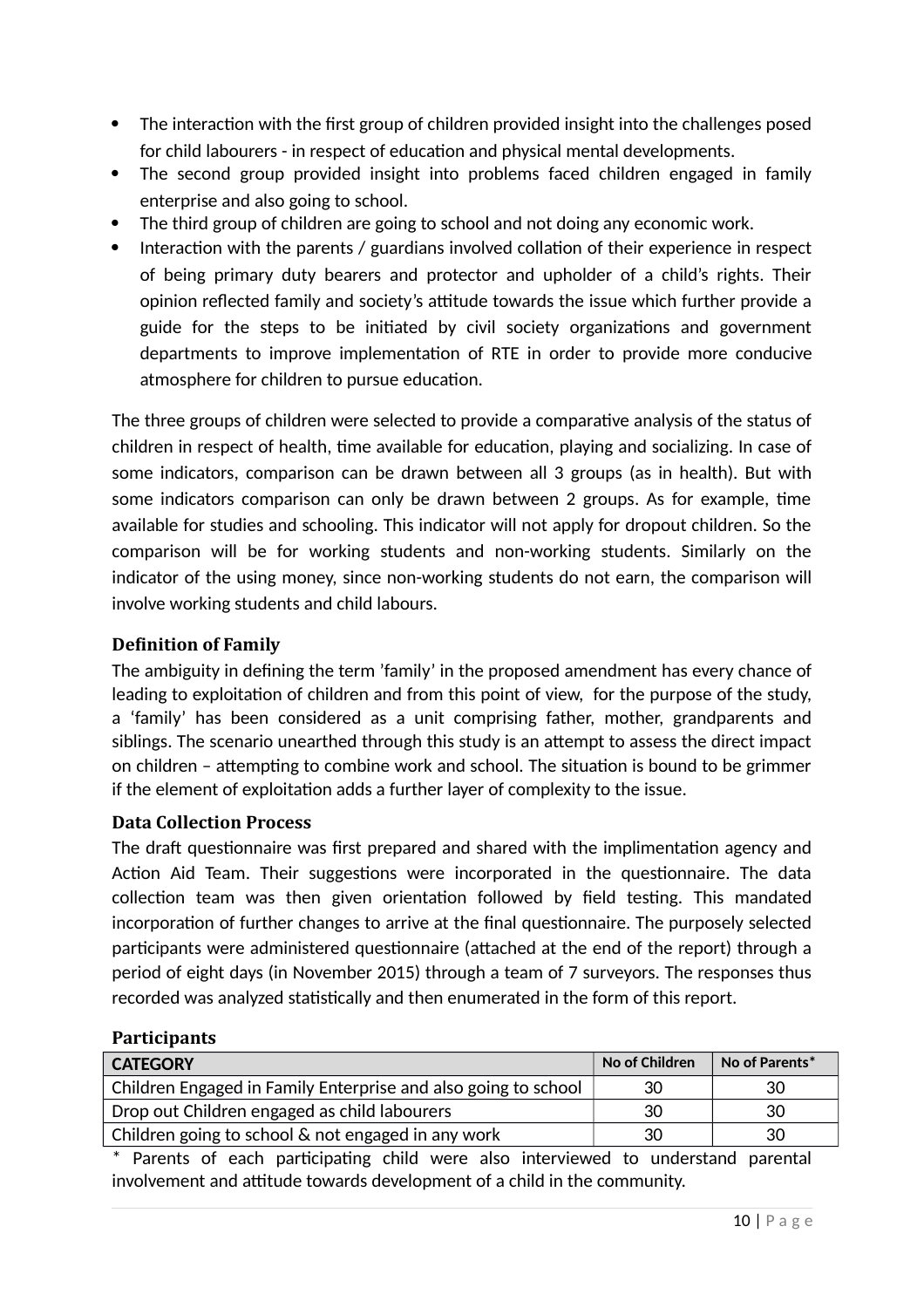The participating children were purposely selected from the community keeping in mind the religious distribution in the area.

| <b>RELIGION</b> | <b>No of Respondents</b> |
|-----------------|--------------------------|
| Hindu           | 53 (59%)                 |
| $\mid$ Muslim   | 37 (41%)                 |

Attempt was also made to include almost equal representation of boys and girls in the study so that gender based attitudes and issues also gets reflected in the final outcome

| <b>Sex</b>  | <b>No of Respondents</b> |                       |                |              |
|-------------|--------------------------|-----------------------|----------------|--------------|
|             | <b>STUDENTS</b>          | STUDENTS WORKING      | DROP OUT CHILD | <b>TOTAL</b> |
|             |                          | IN FAMILY ENTERPRISES | <b>LABOURS</b> |              |
| <b>Boys</b> | 16                       | 14                    | つつ             | 52           |
| Girls       | 14                       | 16                    |                | 38           |

# **Ethical Compliance**

The "Child Protection Policy" of People's Participation was followed during the conduction of the study, including getting informed verbal consent from participating children and parents. They were informed of the purpose of the data collection for its use to publish this report to highlight the impact of combining schooling and working in family enterprises on.

### <span id="page-10-0"></span>**Limitation of the Study**

The sample size of 90 is extremely small as compared to the total population of Khardah and Titagarh Municipality. The outcomes of the study can at best be considered as an indicator of the prevailing scenario of working children. A detailed and expansive study would be beneficial in further illuminating the issue for future discussion and deliberation.

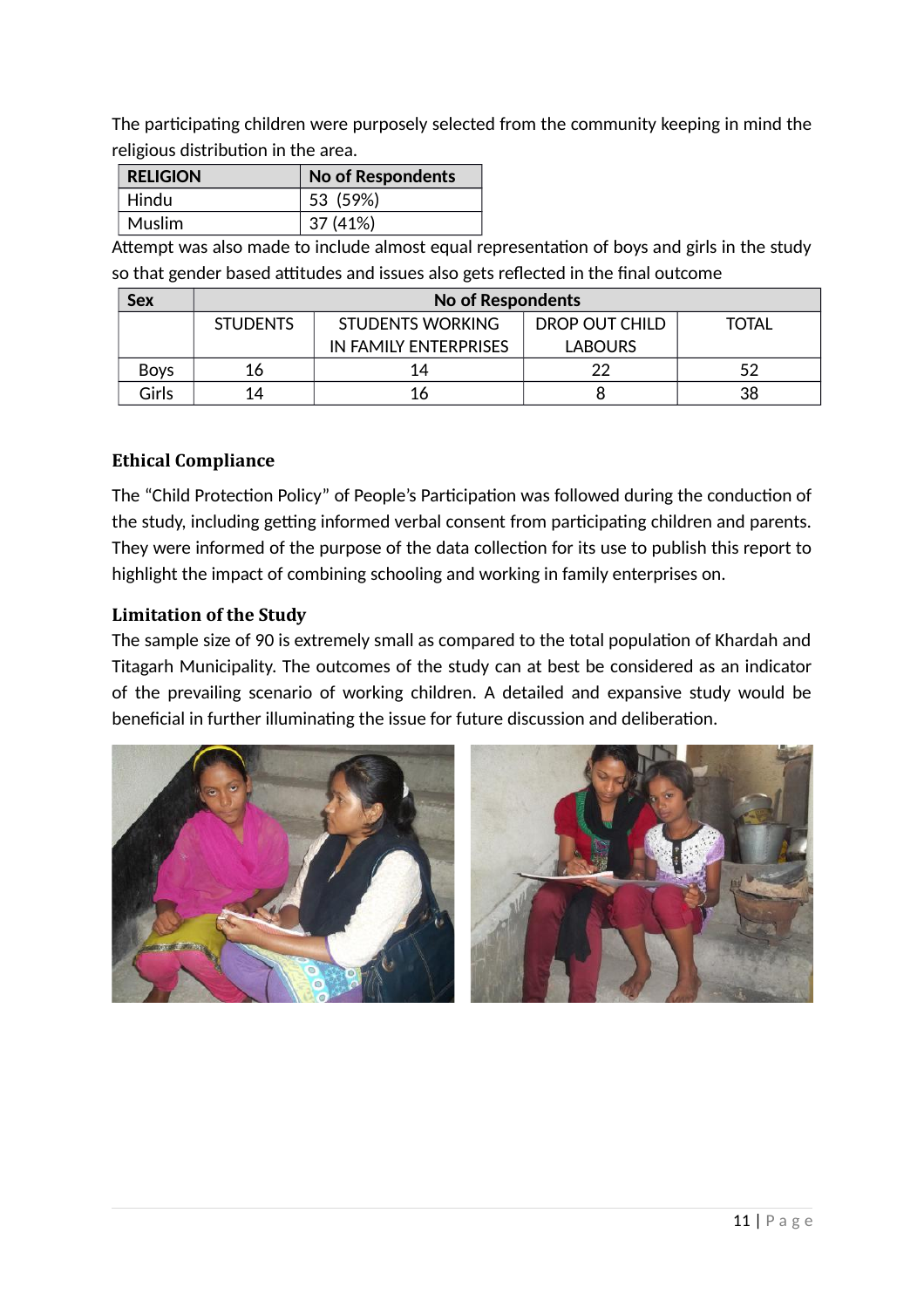# <span id="page-11-0"></span>**Findings**

The interviewed children come from disadvantaged backgrounds and mainly are first generation learners. Awareness of rights of children - including right to education is extremely poor among parents and many households still follow archaic patriarchal norms with severe gender biases working against girls. While economic disadvantage definitely came up as an issue influencing children to take up work, however, there was definite lack of parental initiative and social pressure to keep the children in school.

Response of respondents showed that in **63.3%** of the families engaging children in family owned setups, there was a high propensity of children dropping out of school and becoming full time child labourers.

Children who regularly attend school and also discharge responsibilities of job were found to be overworked with very little scope of paying or social interaction. The time available for rest was also found to be less - even when compared to that of drop out child labourers. Even within this sample size, the incidences of substance abuse (including being habituated to the use of tobacco) were confessed by **23.3%** of respondents from the group of **working students**. Moreover, these children were having much less time for after school study as compared to regular students who do not have to work.

Contrary to popular belief, it was also found that only 12.5% of the students were utilizing their earnings to support their education – while most children were either were utilizing the funds to support their family needs or buying personal products like cosmetics or buying entertainment goods. Main family based enterprises employing children from the family were found to be: **Kite making, Dairy and allied enterprise (making cow dung cakes), Candy making, Poultry related, Hotel / Dhaba, Rag Picking and waste segregation**

The findings of the study in details:

# <span id="page-11-1"></span>**Propensity to drop out of school among siblings**

Tendency among siblings under 18 years to drop out of school and join full time work was explored by asking the respondents as to how many of their brothers of or sisters have left school and are working full time.

The result shows that only 16.67% of siblings of non working students have dropped out and joined full time work. Whereas among full time child labourers and students engaged in home based enterprises, the figure is much higher at 60% and 63.88% respectively. This figure reveals that there is marginally greater chance of children who are studying and working simultaneously – to leave studies and join full time work, much before attaining 18 years. Moreover, there is undocumented pressure on the children to acquire the skills needed to run the family business. Parents often consider their engagement as part of their apprenticeship and early initialization into trade. (This factor enumerated in the section dealing with family attitude). Thus, the group of students engaged in family enterprises, as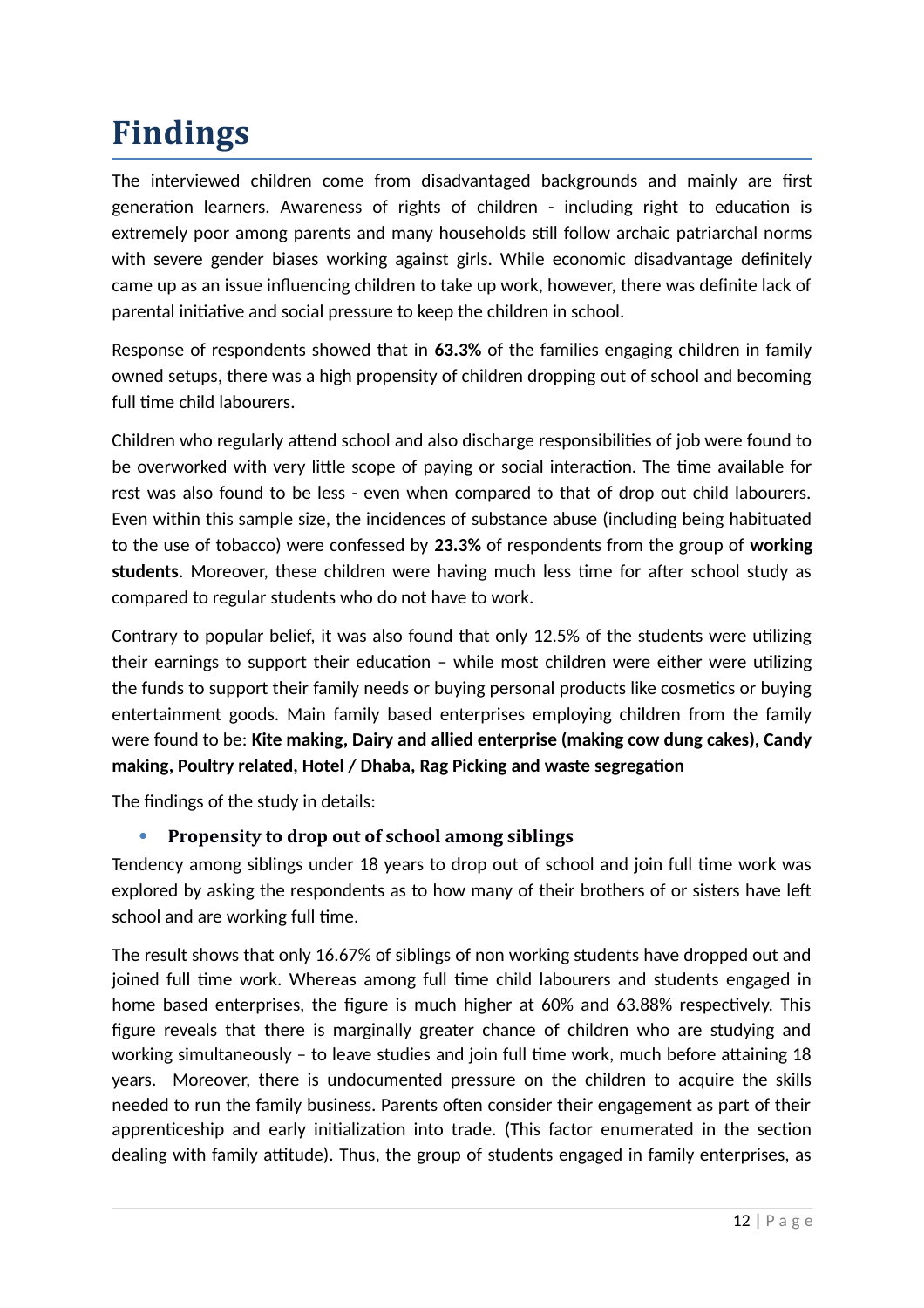revealed in this study, appears to be more vulnerable than the full time students and allowing them to be legally engaged in the family enterprises needs to be re-examined.

### <span id="page-12-0"></span>**Use of Money (Purposes)**

Citing the socio-economic practicalities of India, one of the expectations from the proposed amendment was to ensure that the remuneration received by children in family owned enterprises will help them to finance their educational efforts, in case the family is unable to bear the costs. Here it should be remembered that under Right to Education Act, bulk of the educational expenses are being borne by the State relieving the parents from the responsibility of financing their children's education. This prompted us to investigate how much money earned by children from their work in family enterprises actually is being used to support education.

This study investigated the usage of finances by children and found that only 12.57% of the children were using the finances received from working in family enterprises to pay for tuition fees from private tutors. While bulk of the money (68.75%) was used to buy goods and services having entertainment value. Additionally 18.75% were also using their money to supplement family income.

When comparing this trend with usage pattern among full-fledged child labours, it was found that 46.67% of the money was being used by them to support families while 53.33% was being used to buy entertainment.

Another effect of the availability of disposable income in the hands of children was exposed when proving the health aspects of working in the family enterprises. The number of children reporting use of tobacco related products and even indulging in gambling raises cause of alarm. With little parental control / counseling /guidance on the use of funds, providing them access to money is indirectly jeopardizing their health and security.

#### <span id="page-12-1"></span>**Regularity of attending school**

While 100% of the students reported that they were regularly going to school 13.3% of working students said that they often skip school – especially during peak season of work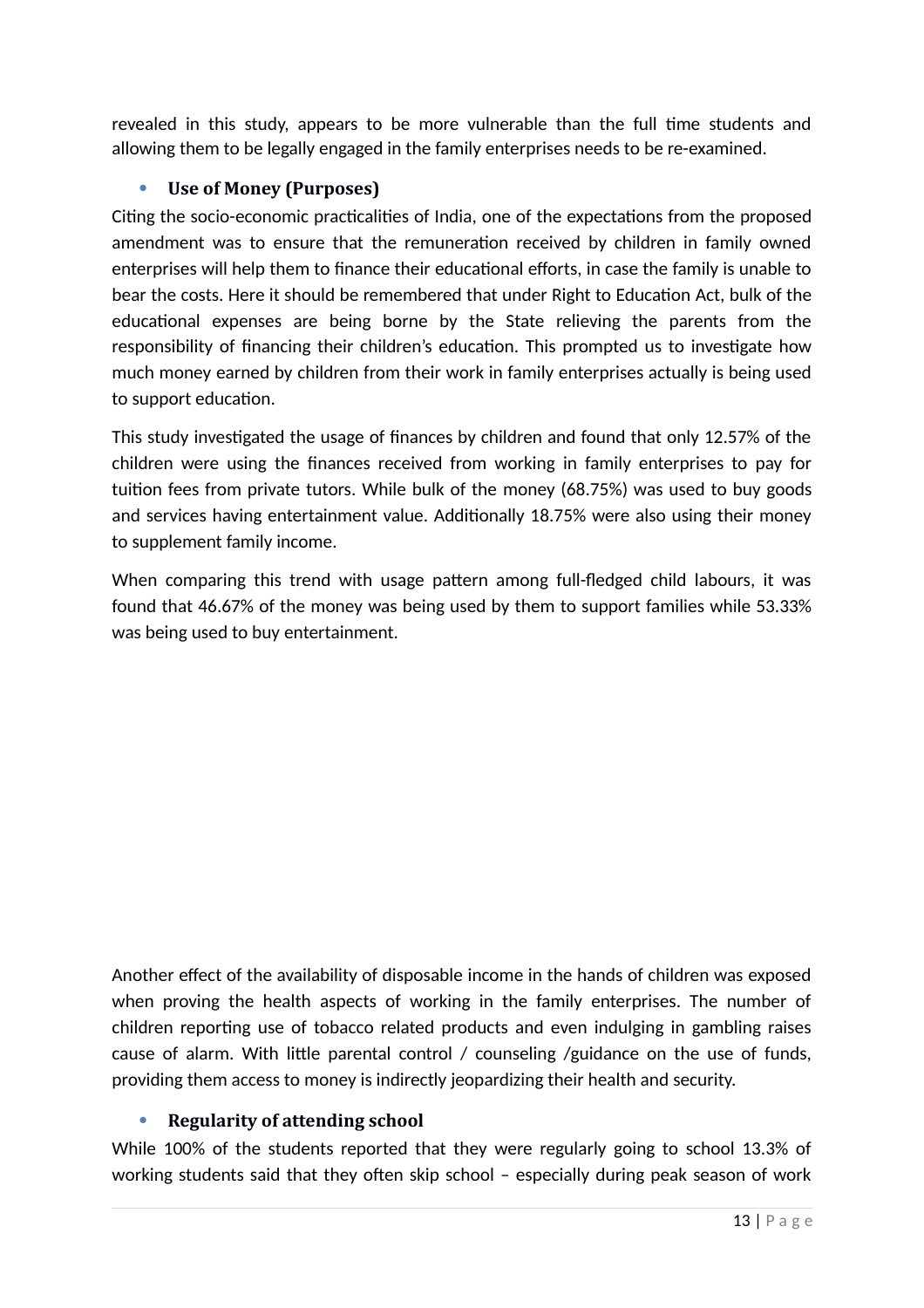(like kite makers). This revelation raises doubts on the monitoring of the viability of allowing children to work by ensuring that their right to education – especially when most of the family enterprises come under unorganized sector.

### <span id="page-13-0"></span>**Aspiration among Children and Parents**

Aspirations motivate for better achievements. Since people can only achieve what they have aspired, aspirations are important inputs for achievements. Aspirations are an individual's desire to obtain a status objective or goals such as particular occupation or level of education. Educational aspirations could be influenced by family backgrounds, socioeconomic status, living areas and neighborhoods. Exploration of the aspiration from future in terms of career was attempted by asking children from all three groups – 'What do you want to be in 10 years time?'

While among students, 86.7% said that they have specific goals. Most of the boys wanted to be police and girls wanted to be teachers. But among working students, this definite aspiration was voiced by only 66.7%. This figure further dipped to 26.7% in case of child labours (working in garages, Dhabas, rag picking or doing casual labour) as most of them were not sure as to what kind of life they would have in future.



The aspiration of parents for a better life of the children almost matched the data set retrieved for children in the 3 different groups. Parents who aspired for higher education and respectable life are represented in the following chart.

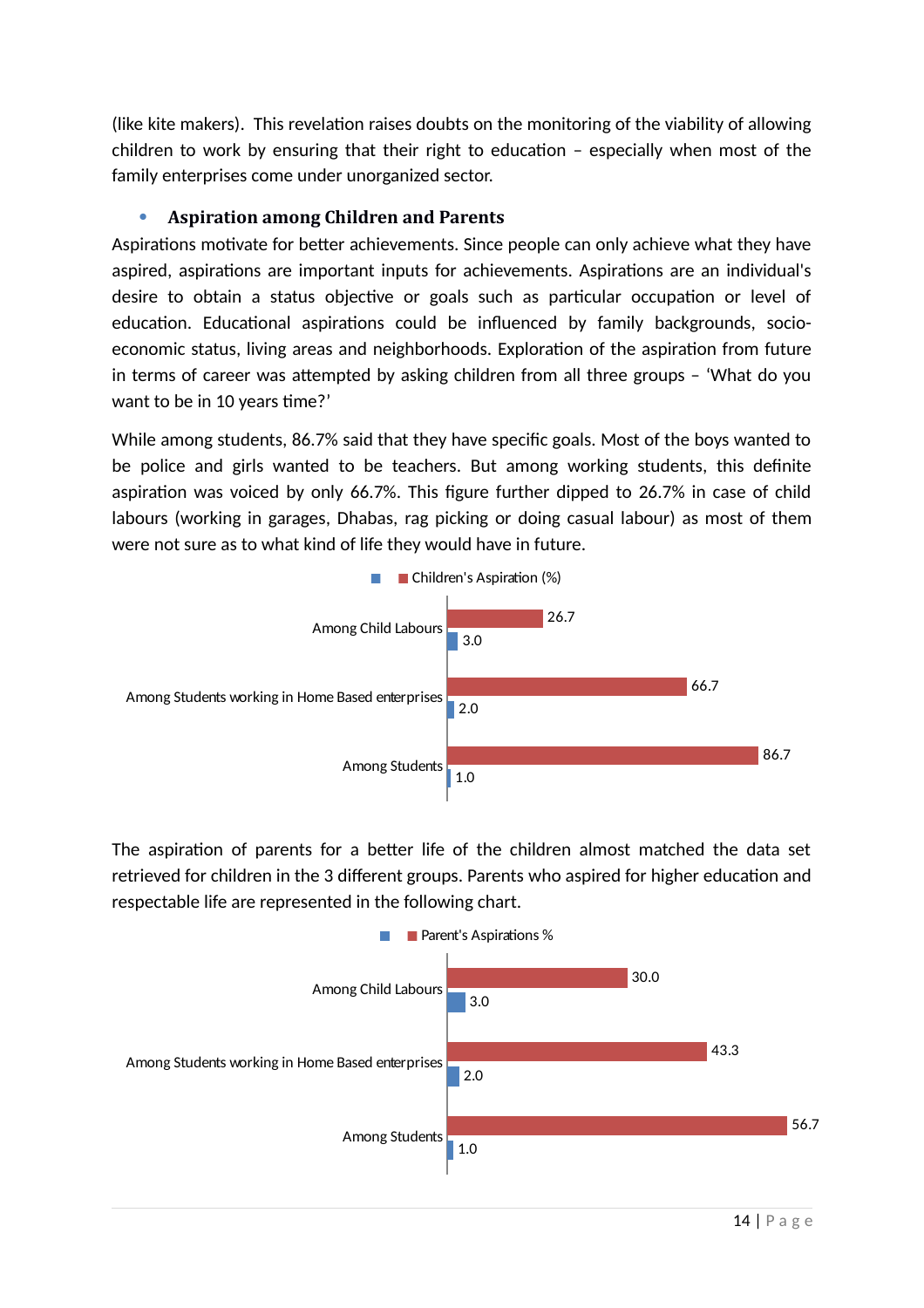The rest of the parents of girls aspired to marry them off and for boys a regular job was aspired for.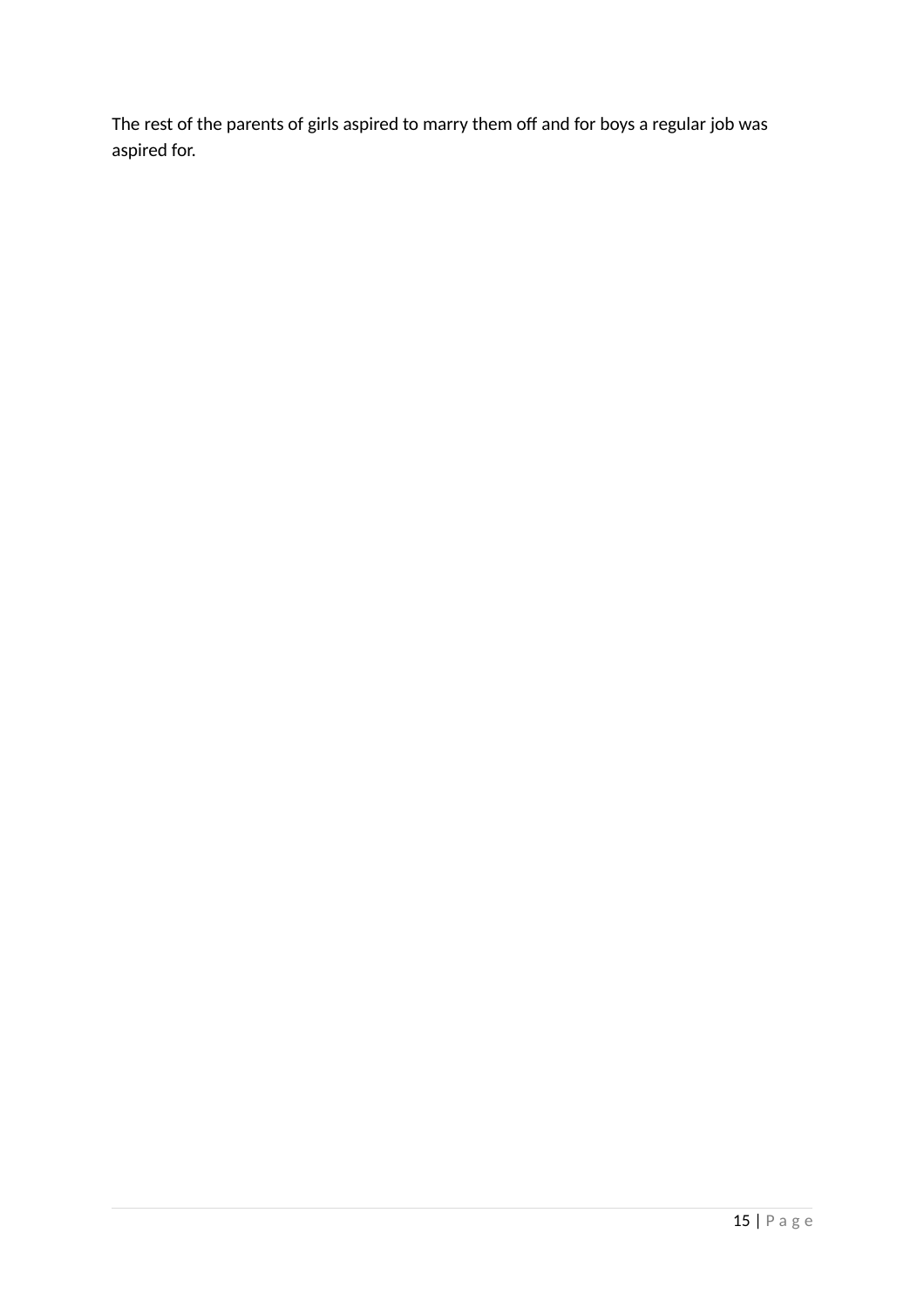

#### **Time Availability for Studies / Recreation / Rest**

<span id="page-15-0"></span>A comparative analysis of time availability for studies, recreation and rest was investigated and the comparative figures are presented in the figures above. While time for school remains almost same for working and non working students, **the time available for working students to study at home was found to be significantly less than that of students**. Unpaid family work was found to be almost same for both these groups. Child labourers received least time for games and play followed by working students – while non working student got the most time for recreation. **Working students also received lesser amount of time for social interaction and family bonding as compared to non working**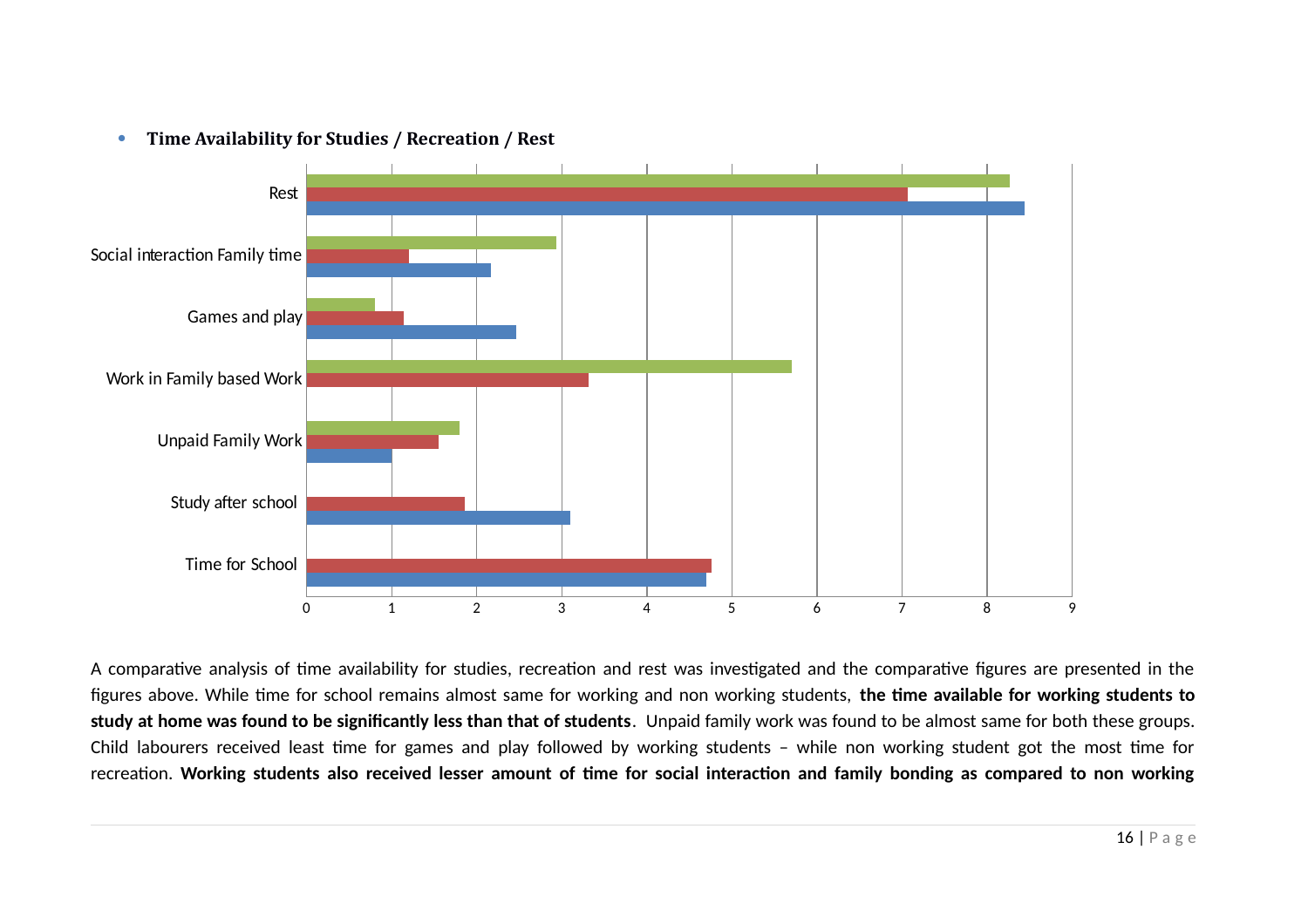**students.** Most significantly, the **time available for rest revealed a potential health hazard for working students as it was found that they were getting around hours of rest which is much less than other two groups.**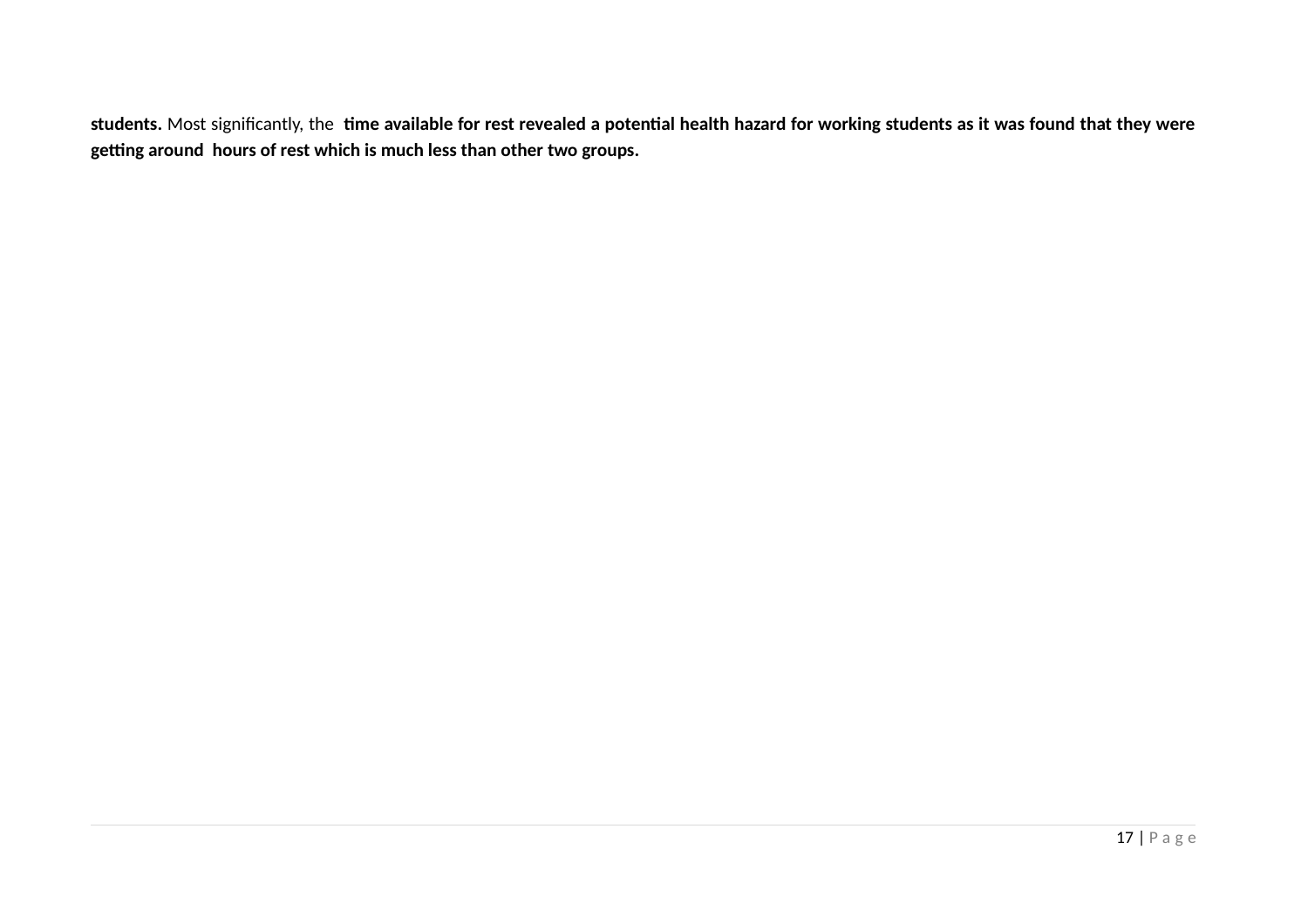### <span id="page-17-0"></span>**Self Assessment of Performance**

Respondents in the study were asked to assess their own performance for 4 indicators which reflected their interest in schooling. These were – academic performance, communication with teachers and peers, overall interest in going to school. The following chart represents the response of students for working and non working groups who said that they ranked their performance as 'excellent' or 'very good' on the 4 indicators. On all the indicators it was seen that lesser percent of working students were happy with their performance.



- 66.7% of non working students said that their academic performance was excellent or very good – as compared to this 63.3% working students said this.
- 70% of non working students said that their performance in games and extracurricular activities was excellent or very good – as compared to this 36.7% working students said this.
- 76.7% of non working students said that their communication with teachers was excellent or very good – as compared to this 53.3% working students said this.
- 80% of non working students said that their conduct with peers was excellent or very good – as compared to this 70% working students said this.
- 53.3% of non working students said that their academic performance was excellent or very good – as compared to this 36.7% working students said this.

While students from all the three groups said that teachers never refused to re-explain any issue, **there were reports of corporal punishment being resorted to in order to discipline children by 46% and 63% respondents from the non working and working community of students respectively.** This may further impact students' interest in going to school.

Due to the several initiatives undertaken by the *Sarva Shiksha Mission* and the Government, infrastructure does not seem to be an issue that impeded schooling of respondents covered under this study. Out of the 90 children – only 2 complained about quality of mid day meal.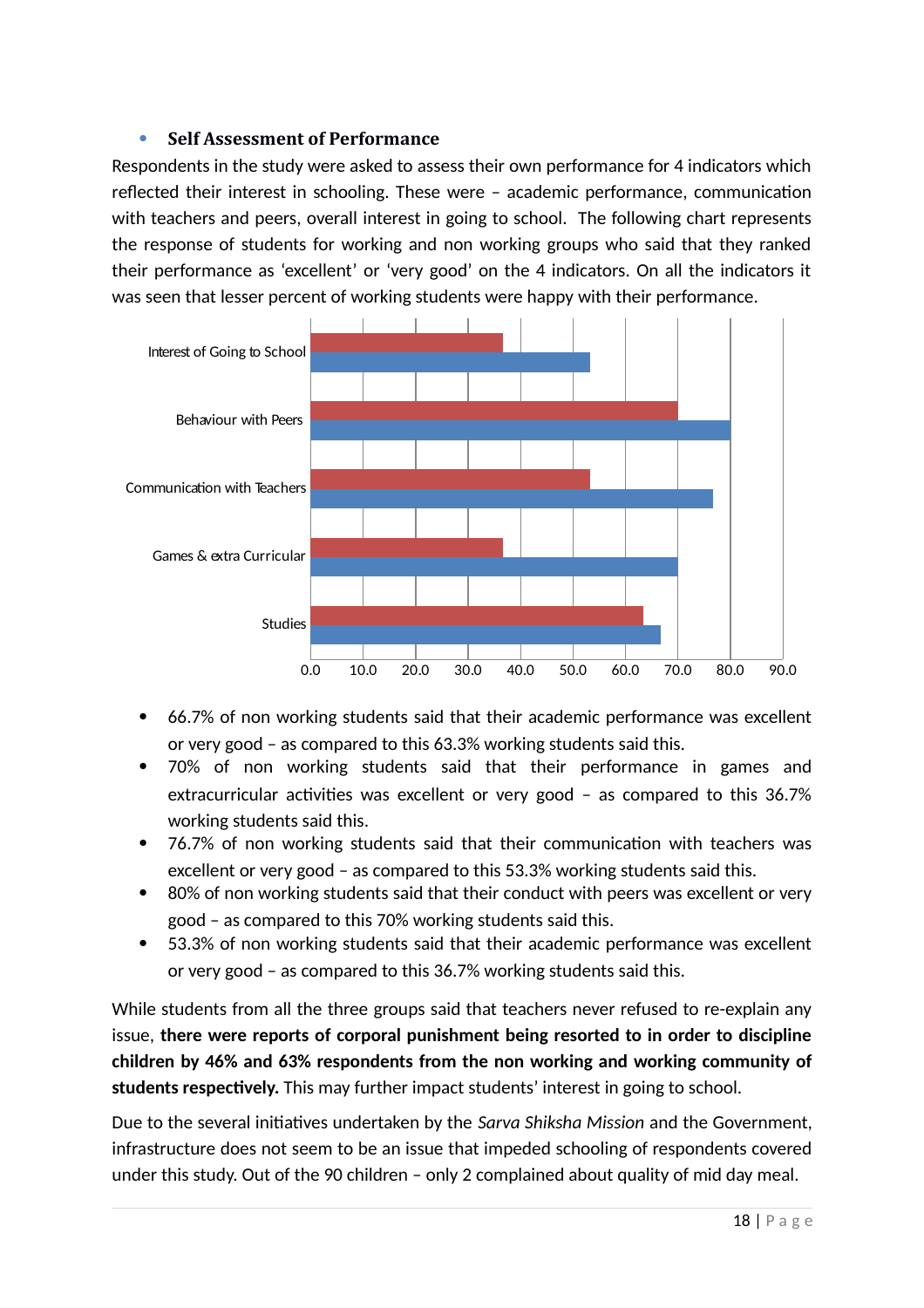# <span id="page-18-0"></span>**Family bonding and Community relationship**

Family bonding and interaction with parents and siblings was also examined as part of the study as this is associated with all round development of children. It revealed that children who work spend less time with families. Since reduction of quantity of time together can well be compensated by the quality of time spent together, this study attempted to explore both the qualitative and quantitative aspect of family bonding. Bonding with family and community members helps in formation of the ideals of a child while providing them the necessary conducive environment to grow and develop to their full potential.



- 83.3% of families of non working students was were found to be regularly eating at least one meal together. In case of working students, it was 60% and in case of families with child labours, it was 43.3% and mostly happened during festivals only.
- 13.3% of parents of non working students were found to discuss family problems regularly with children. In case of working students, it was 10% and in case of families with child labours, it was merely 3.3%.
- 36.7% of parents of non working students were found to take the opinion of children in purchasing household things. In case of working students, it was 23.3% and in case of families with child labours, it was merely 16.7%.
- Going out for family trips was generally low in all groups.

One of the reasons leading to lack of bonding among families with working children may be attributed to conflicts with parents arising out of financial autonomy accruing to children resulting out of employment. Besides, preoccupation and business of all members in their respective work may also impact this crucial development indicator for children. More in depth study may be needed to explore the reason – but as found in this study, part time work as well as full time work was impeding family bonding.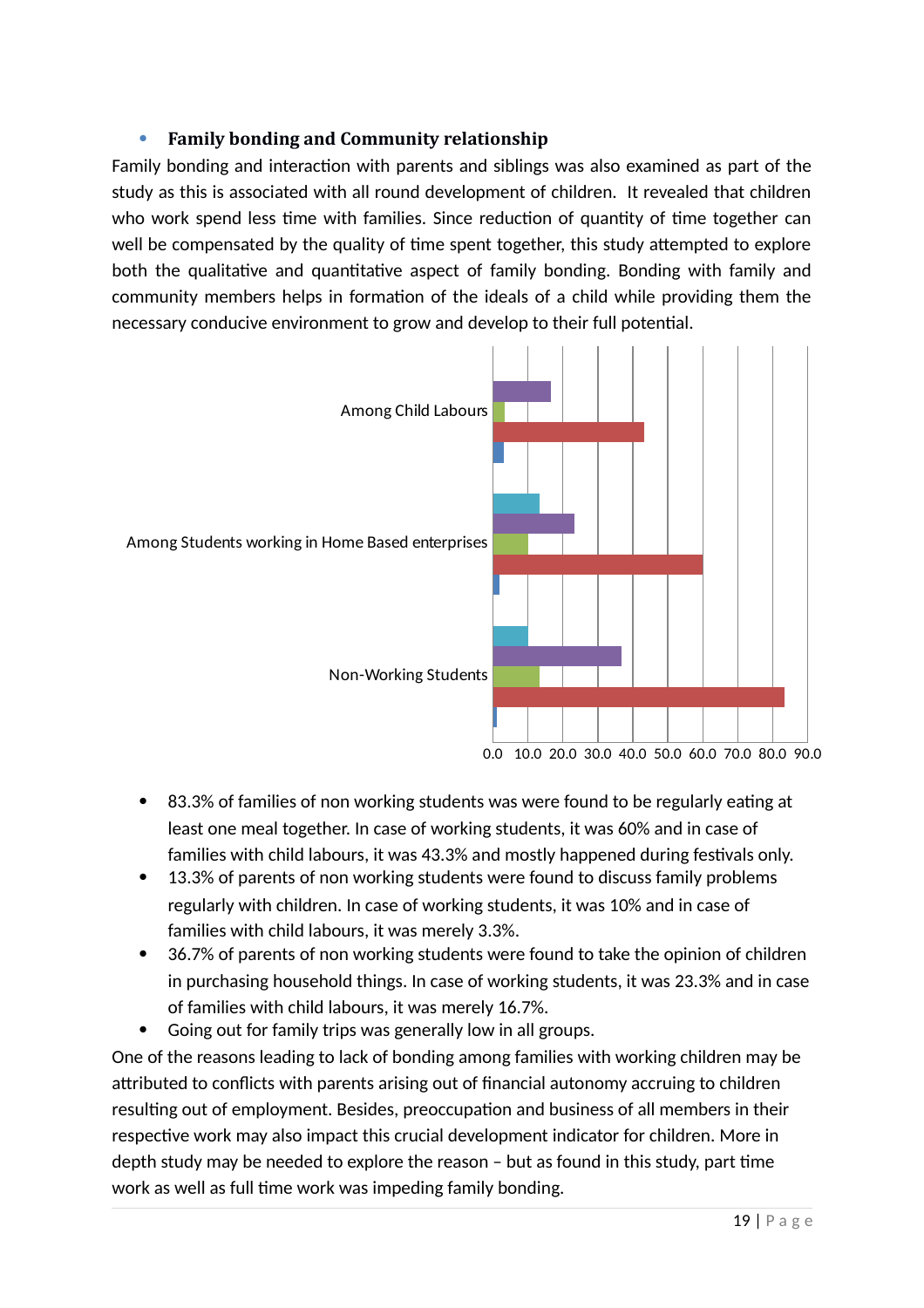The intensity of relation of the three groups of children with their community peers was also probed in this study.

The data reveals that all three categories of students get involved in social and religious occasions which further the bond with community. They were also found to maintain good relation with community peers.

But the interesting data set pertains to the question when students were asked as to whether they spend time with community peers on a daily, weekly or monthly basis. It was found that that **83.3% of non-working students found to spend time daily with the community peers**. Whereas, in the group of **working students and the child labours, 46.7% and 20% respectively said that they found time on daily basis to interact, play games or interact with community children of their same age.** These children said that they found time for such recreation on during holidays and weekends.



This dataset also focused on the pressure being exerted on working children for complying with their dual role of being students as well as workers. Ultimately, their time and space for recreation and participation in peer activities is being curtailed.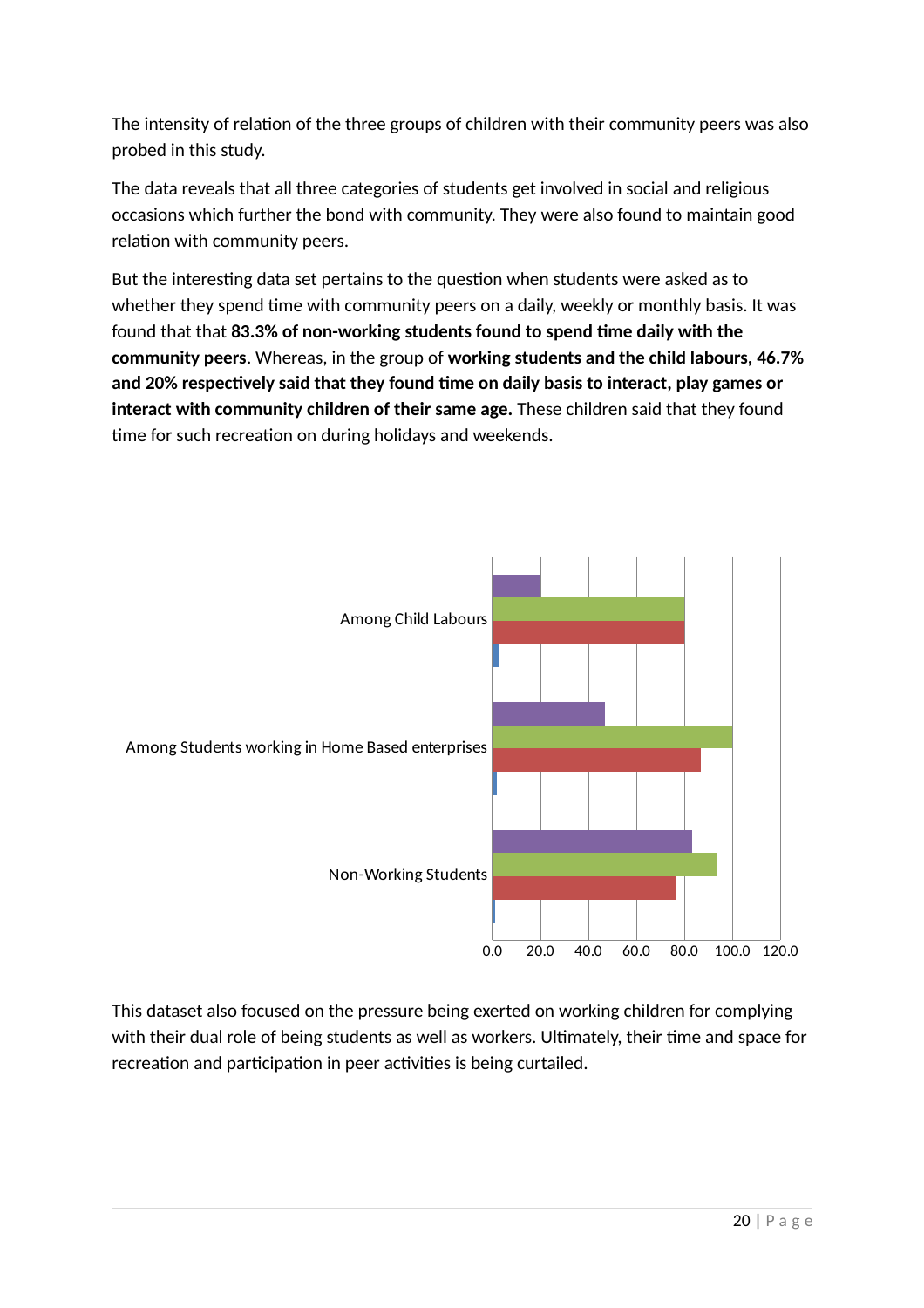### <span id="page-20-0"></span>**Mental and Physical Health Status**

Mental Health status of working students reveal the extremely vulnerable condition leading for pressure of both studies and work. The respondents were asked whether they experienced headache, insomnia, irritability, bed wetting and extreme fatigue. They were also asked whether they used tobacco products or abused any other substances. The disturbing result represented below showed that with some indicators, the working students were experiencing worse health problems than child labours.



On the indicators of headache, irritability, bedwetting and extreme fatigue, working students reported more problem than both child labours and non working students. Non- working students enjoyed best mental health status among the three groups.

**The report of using tobacco products or abusing other substance (like naphthalene/dendrite) was most common among the child labours. However, 23.3% of the working students also reported these practices**.

Whether availability of disposable income leads to these habits along with pressure of peer groups constituting child labours, or other reasons for proliferation of such habits among children is to be studied in details.

The physical health status was examined by asking the respondents on whether they suffered from any of the following diseases during the last six months and whether such illness have affected their capacity to work and attend school. The listed ailments were

| • Superficial injuries or open wounds | $\bullet$ Breathing problems |  | Stomach |
|---------------------------------------|------------------------------|--|---------|
|---------------------------------------|------------------------------|--|---------|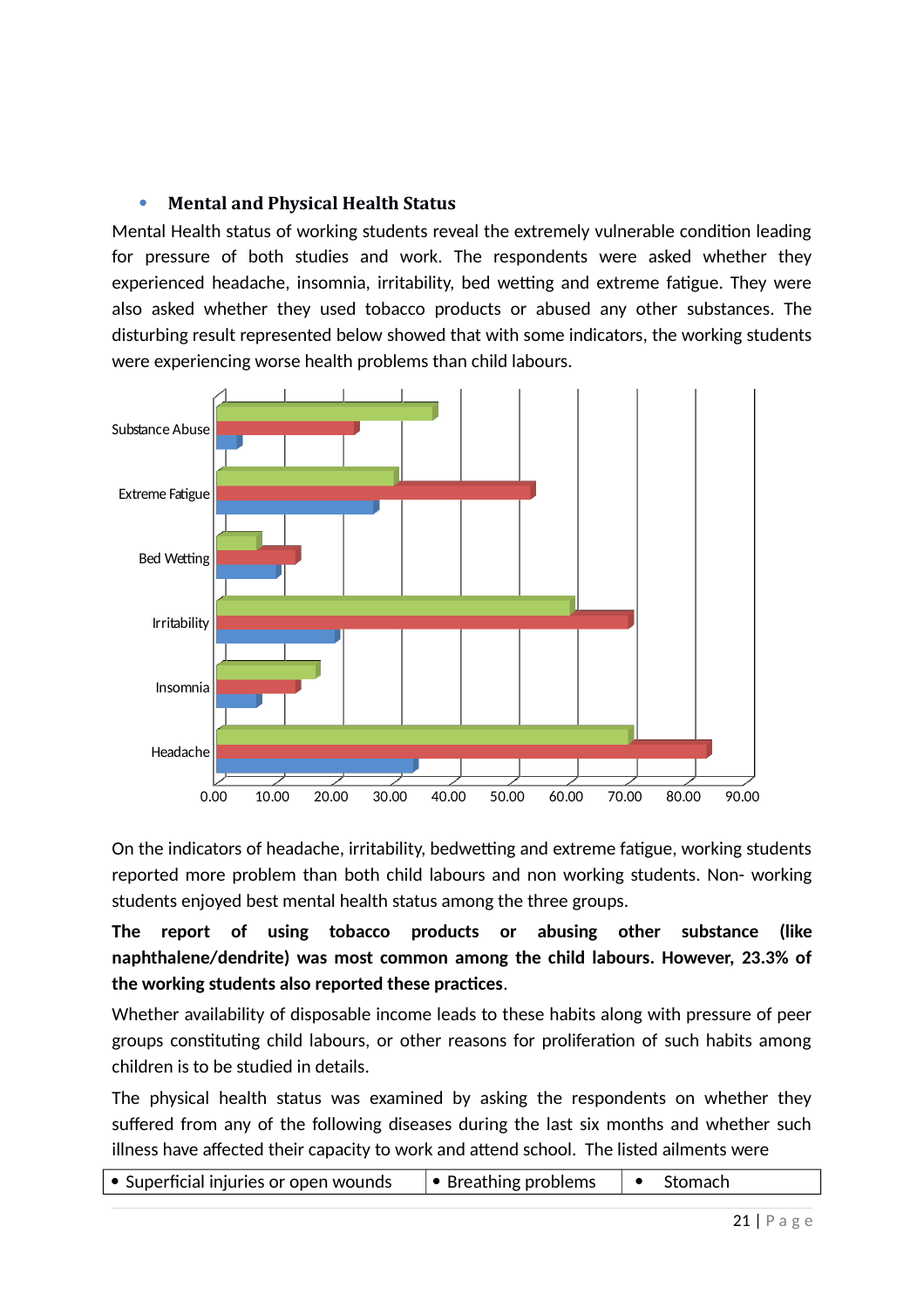| $\bullet$ Fracture                        | $\bullet$ Eye problems  | problems/ |
|-------------------------------------------|-------------------------|-----------|
| $\bullet$ Dislocations, sprains or stains | $\bullet$ Skin problems | diarrhea  |
| • Burns, corrosions, scalds               |                         | Fever     |

| Category                       | <b>No Health</b><br><b>Problems</b> | Less than 5<br><b>Health Problems</b> | 5 or more Health<br><b>Problems</b> |
|--------------------------------|-------------------------------------|---------------------------------------|-------------------------------------|
| Non-Working Students           | 36.67%                              | 60.00 %                               | 3.33%                               |
| Students working in Home Based |                                     |                                       |                                     |
| enterprises                    | 33.33%                              | 56.67 %                               | 10.00 %                             |
| Child Labours                  | 0.00%                               | 93.33 %                               | 6.67%                               |

The result from the response to the above query was summarized in the following table:

Out of the above listed ailments/diseases, 13% of the child labours reported injuries, open wounds and burns that temporarily caused them to stop working. However, such major injuries were not reported by any respondent from either working or non-working group of students. Not a single child labour reported perfect health – with no problems at all.

- 56.67% and 10% of the working students reported less than 5 health issues and more than 5 health issues respectively.
- 36% and 3.33% of the non-working students reported less than 5 health issues and more than 5 health issues

This data also points to the fact that working students have worse health status than non working students covered under this survey.

A health camp was organized by Action Aid and People's participation at the time when this study was being conducted. The attending physicians also reported the dismal health status of the children in the community. It was reported that working children were severely underweight and suffered from chronic malnutrition (including vitamin deficiency) along with worm infestation, anemia and poor hygiene induced ailments.

#### <span id="page-21-0"></span>**Parental Attitude towards children's education**

Level of education and awareness on importance of children's education has definite impact on the attitude of parents towards education of their children. Generally, the level of literacy among parents of the children who participated in the study was very low. Only 43.3% and 40% of parents were found to be literate. Awareness of child rights and right to education of children was also low. The lowest level of parental literacy and awareness was reflected in the category of child labours – where only 13.3% parents could read and write.

| Category                                   | <b>Education</b><br>(Literate) | Aware of<br><b>Child Rights</b> | <b>Aware of Right</b><br>to Education |
|--------------------------------------------|--------------------------------|---------------------------------|---------------------------------------|
| Non-Working Students                       | 43.3%                          | 60.0%                           | $60.0\%$                              |
| Students working in Home Based enterprises | 40.0%                          | 40.0%                           | 40.0%                                 |
| Among Child Labours                        | 13.3%                          | 3.3%                            | 3.3%                                  |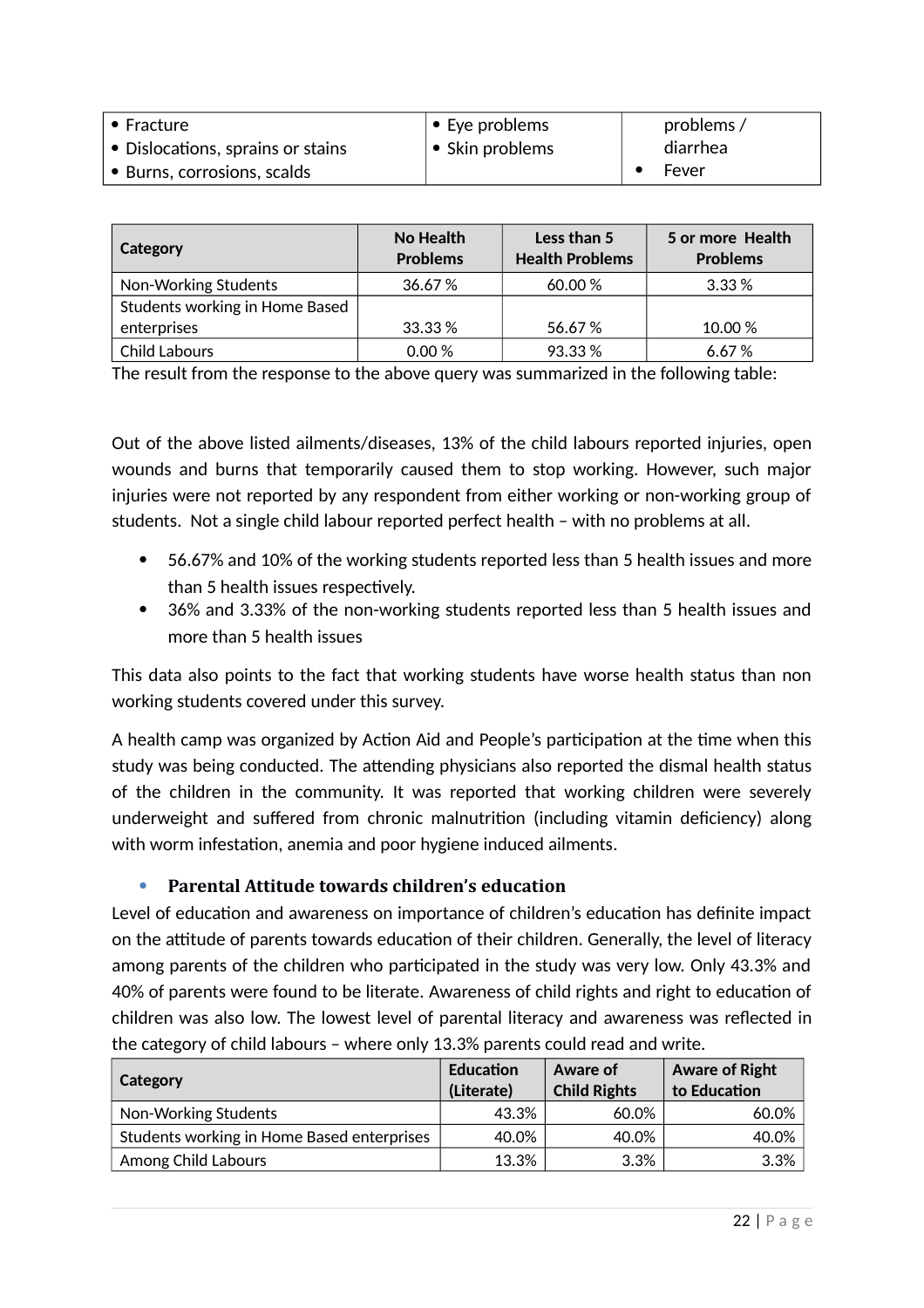The parental involvement in education of children was also examined through the lens on their involvement in attending meetings in schools, discussing progress on studies on regular basis and most importantly – helping children with their studies.

| Category                 | <b>Parents regularly</b><br><b>Attending</b><br>meetings in School | <b>Parents regularly</b><br><b>Discussion on</b><br><b>Studies with children</b> | <b>Parents regularly</b><br><b>Helping Children</b><br>with Studies |
|--------------------------|--------------------------------------------------------------------|----------------------------------------------------------------------------------|---------------------------------------------------------------------|
| Non-Working Students     | 50.0%                                                              | 73.3%                                                                            | 43.3%                                                               |
| Students working in Home |                                                                    |                                                                                  |                                                                     |
| <b>Based enterprises</b> | 40.0%                                                              | 33.3%                                                                            | 40.0%                                                               |
| Among Child Labours      |                                                                    |                                                                                  |                                                                     |

Parents among non working students were found to be more involved in the education of their wards than parents of children engaged in the family enterprises.

*\*\*\**

#### <span id="page-22-0"></span>**Moral / Ethical Question of Sending Children to Work**

On the moral and ethical question of engaging children in work, parents of non working children unanimously said that they did not support the attitude of other parents who were making their children work either in home or outside enterprises.

The parents of child labours also aired similar views – but at the same time expressed their helplessness due to financial constraints which impelled them to send children to work. Some other parents of child labours also spoke of their inability to discipline and control their wards, as they (children) did not listen to them, go to school or study. It was better for them to work rather than while away the time and indulge in unholy activities like gambling.

The attitude of parents of working students was found to be most unapologetic. 5 parents who engaged their sons and daughters in the family based dairy enterprises said that it was nothing working as the children were just helping out in the family work and since they were not going to work outside, it cannot be considered to infringe on the rights to the child. Parents of girl children also said that involvement in these works will help in developing skills of the daughters to better discharge her roles after marriage.



*\*\*\**

23 | P a g e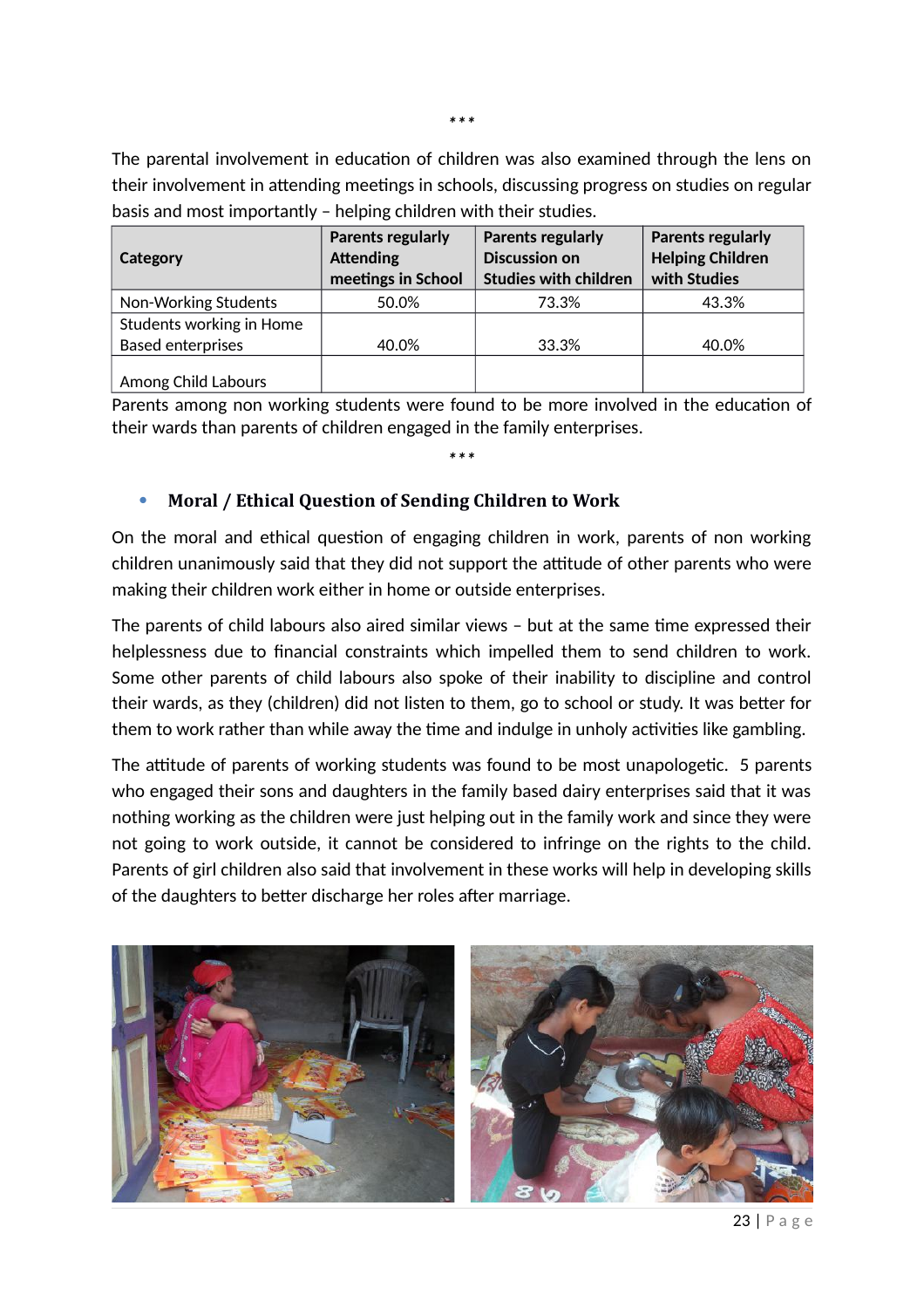# <span id="page-23-0"></span>**Summary of Findings**

A number of government schemes envisaged benefitting child labours and keeping them in school. But despite such initiatives the issue of child labour continues to remain a sore on the image of shining India.

Despite the recent rise in enrolment, millions of children are still not in school. Given this reality, we need to ask ourselves certain basic questions. If a child is allowed to work in a non-hazardous industry, will she or he also be able to go to school? Will her engagement in both education and employment not be physically and mentally taxing? The present study conducted by Action Aid Association and People's Participation, substantiated the doubt over this question.

- **Less time available for studies:** It found that children working in family enterprises get significantly less amount of time (1.9 hrs) as compared to non working students (3.1 hrs) to do studies after school hours. This poses a significant hindrance to continuation of education in the higher classes – when the class lectures become insufficient to cope with the syllabus. Thus allowing children to work in the family based enterprises may adversely impact the possibility of these working students to continue higher education. The combined pressure of juggling work and studies also makes them vulnerable to discontinue schooling.
- **Less time available for recreation and rest:** The study also revealed that the combined pressure of studies and work has reduced the time available for the working students to take rest (7.1hrs) or indulge in games and recreations (1.1 hrs). The time available for rest is even less than that available to child labours (8.3 hrs) covered under the study. This violates the overarching principles of child rights as enshrined in the UNCRC guaranteeing ever child the right to life, development, protection and participation.
- **Negative impact on mental and physical health:** More number of working students reported symptoms like headache (83%), irritability (73%), and extreme fatigue (53%) than the control groups constituting non working students and child labours. The condition of physical health was also a cause of concern as chronic ailments causing development deficits like malnutrition worm-infestation anemia, were found to be common among the children.
- **Problems in school:** Infrastructural problems in schools resulting in discontinuation of education were not reported from any of the groups – thereby reestablishing the efforts of the government in this regards. However, practice of corporal punishment in school was still reported – posing the greatest obstacle in the way of creating child friendly environments. Only 53.3% of the respondents from the group of working students said that their communication with teachers was satisfactory. The disadvantaged backgrounds of working students demand more empathy from teachers who must play an important role in ensuring that these children continue schooling. Interestingly, 53.3% of the children from the non working group said that their interest to go to school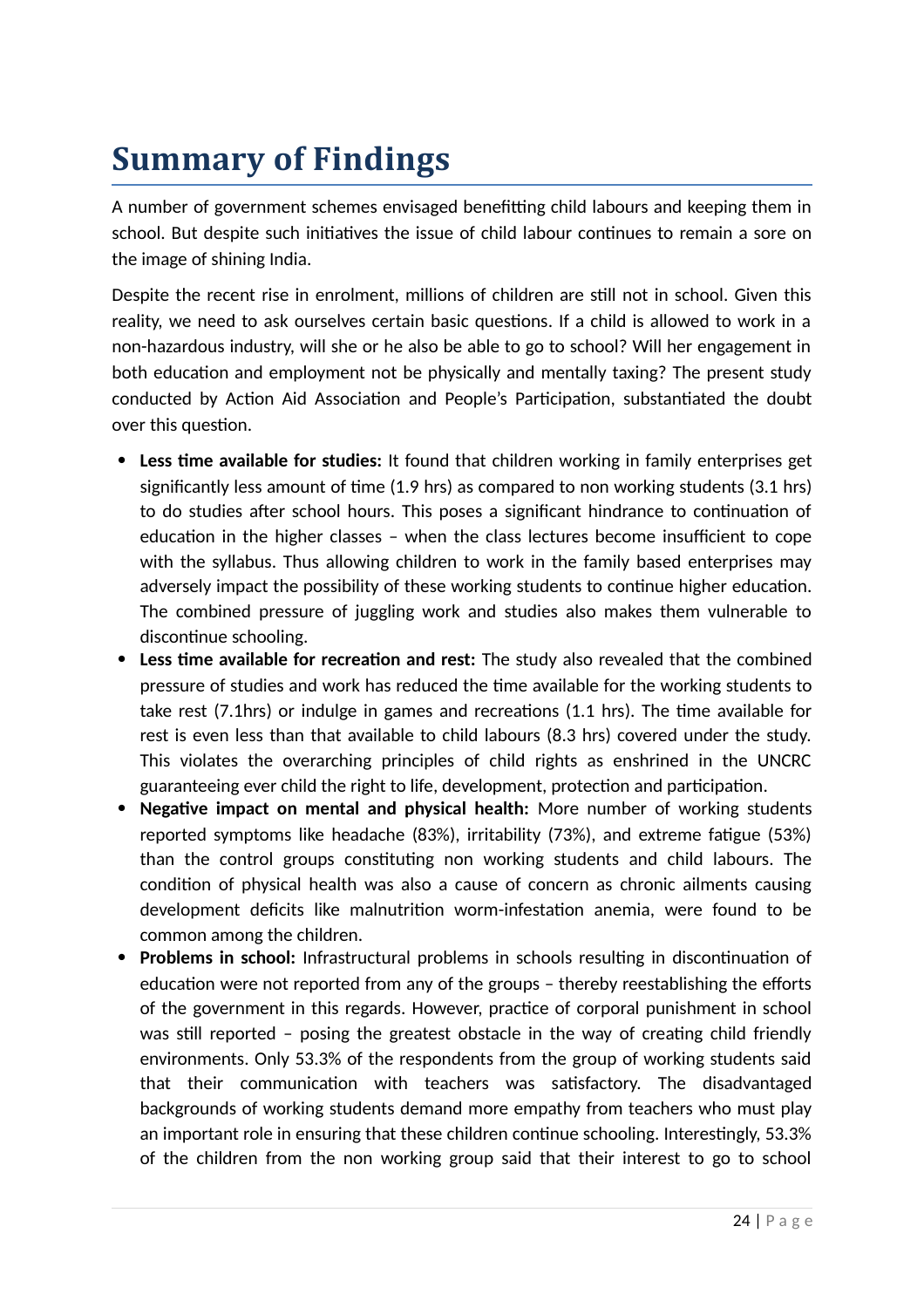overrides all other consideration – but this figure among working students was found to be 36.7%.

- With the proposed amendment, education, although legally mandated, run the risk of becoming an "option" and not a "compulsion", especially for girl children among whom there is a relatively higher dropout rate in schools.
- **Parental attitude towards children working in family business:** Parents conceive the act of engaging the children in the family work from a lens of benevolence whereby they help them in early training of picking up livelihood skills and also equipping them to continue the family business. Since children work within the family space, it is not considered by them as a child labour. The problem with this attitude is anticipated to be two folds.
- Primarily, the logic that working in family enterprises at an early age helps children to learn skills early in their life runs against the process of social mobility through education to occupations outside the traditional ones. This is a normal process in any modernizing society. The move to give written legal sanction in the form of the proposed amendment, in order to facilitate the employment of children in family occupations will lead to reinforcing adherence to caste based occupations.
- Secondly, the data explored through this study provide substantial evidence that in families where children discharge double roles of being students as well as labourers, the propensity among siblings to discontinue education before the age of 18 years is extremely high (63.3%). Thus these working children are also vulnerable to this risk of dropping out of school in case they face any problem with continuing the dual role.
- **Disposable income and its usage:** The study also marginally revealed the increasing risk of substance abuse and habit of gambling among children with disposable income accrued unto them from the part time work. While it was found that only 12.5% of the children were using their earning to finance their education, the huge majority was being to supplement family income or buy products and services having entertainment value. This section requires further and intensive examination and on basis of the findings of such study, formation and implementation of appropriate measures to check the problem among young adolescents.
- **The definition of family under this act:** During conduction of the study, the survey team also encountered another typical problem while identifying students working in family enterprises on the question of what is defined as a family. It was found that in many instances parents or legal guardians do not own the enterprise but is owned by a relative like uncle or a relation thorough inhabiting the same native village.

Nobel laureate Kailash Satyarthi said this exception in the law could be misused unless the ambiguous term "family" is clearly defined. Speaking from personal experience, he said he had been attacked when he went to rescue a child labourer. The "owner" claimed the child was his nephew and that it was none of his business to "meddle in family issues". In the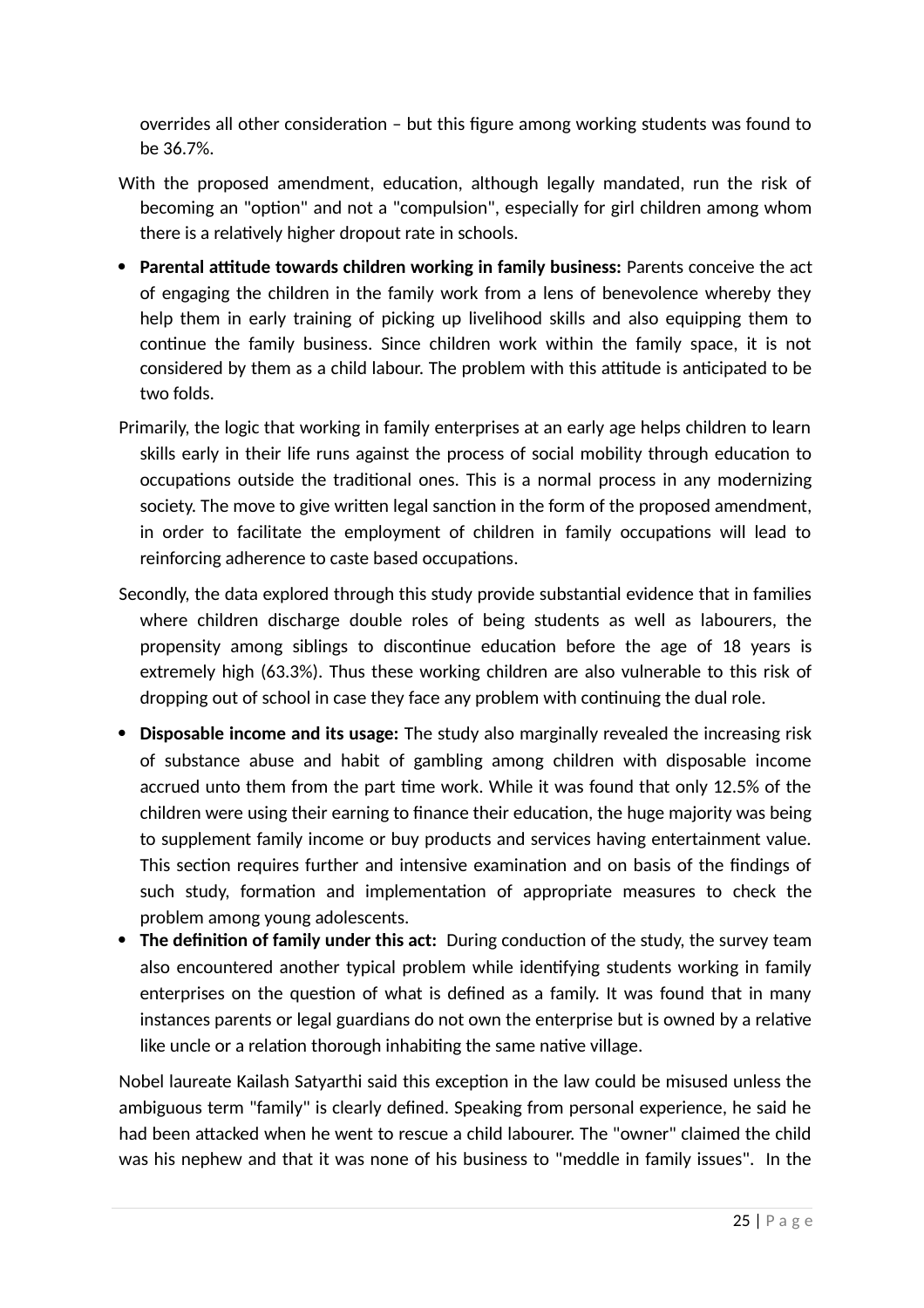name of "sharing and dividing" work within a family, becoming apprentices and picking up "traditional skills", children may become vulnerable to greater exploitation.

# <span id="page-25-0"></span>**Recommendations**

- The rationale of maintaining education despite helping parents or working in family enterprise is ambiguous whereas there are studies which reveal that working (either in hazardous or non-hazardous condition) would always bring the stress for contributing labour for the children. The same argument was substantiated in this study.
- As per National Policy on Children, the commitment of the Government of India to consider persons aged less than 18 years as children forms a strong premise to expect that it will formulate and a guideline towards implementing complete ban on child labour (up to 18 years). This would be the primary recommendation based on the set of data revealed through this study.
- In light of the objective of the proposed amendment to ban child labour up to 14 years and regulate the employment of children between 15 and 18 years, it is also recommended that the Section 5 of the CLPRA Amendment Bill 2012 legalizing use of child labour in family-based enterprises requires a closer and more critical introspection. This need arises due to the potential of this clause of being misused by employers of such enterprises under the guise that the children belong to their families.
- In view of findings of this study it can be argued that in case of children working in family enterprises, their physical and mental health gets negatively impacted along with school attendance, recreation and overall developmental rights.
- A number of occupations in which children were found to be engaged in the guise of being family businesses, that can be hazardous as well – like include new occupations such as handling of e-waste. It is thus recommended that the original longer list of hazardous occupations with regard to the children between 15 and 18 years should be reinstated and updated with the list with occupations and processes, which are hazardous, based on an assessment of the newly emerging occupations on account of urbanization and technological changes.
- Cross departmental communication between the Department of Labour and Employment, Department of Education and Department of Women and Child Development is urgently needed to ensure that the nodal departments vested with dealing with the issue of child labour and ensuring the access of children to right of education establish meaningful and effective linkage between themselves and synergizes their activities to ensure achievements of interrelated tasks.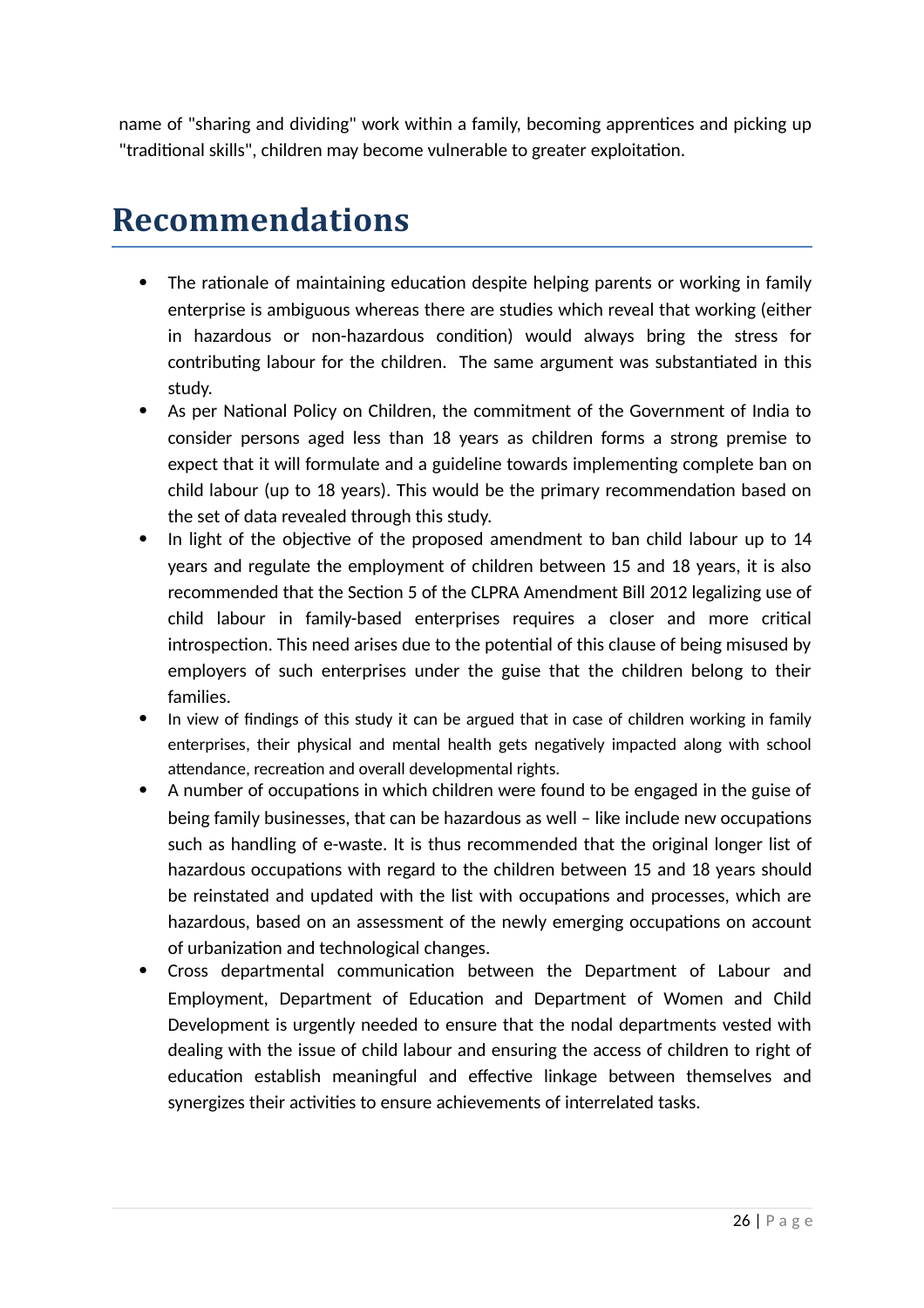# <span id="page-26-0"></span>**A Demonstrative Case Study from the Field: Children working in family enterprise**

It was quite late last night before Asiya Khatoon (name changed) cleaned the leftover after her father finished his dinner. After completing this duty, she was free to retire to bed. As sleep quickly grabbed her tired soul, she could still sense that her mother was packing and making the kites ready for dispatch tomorrow morning.

By the time she woke up, her father had already left with the kites to deliver to several places in the southern suburb of Kolkata.

Ashiya lives with her parents and 3 siblings in a slum located under the jurisdiction of Titagarh Municipality. A typical day of the 12 year old begins by helping her mother to fetch water from the public water point. Then she helps in cleaning and other domestic chores. As her mother enters the kitchen to prepare food the family, Ashiya is entrusted to take care of her infant brother.

Ashiya desperately tries to use this time to prepare for her classes while comforting her infant brother. By the time her mother comes to relieve her from the responsibility of babysitting, she is already late and has to rush to prepare and leave for school.

At school, the little girls always feel the inadequacy of keeping up with the progress in class. She hoped to get some more time to do her studies on her own. Her mother being illiterate cannot help with the subjects and she only gets help from the teacher in the coaching class – which she attends each evening.

By the time she returns home from school, it is late afternoon and Ashiya has to do her share of kite making work. In off season, she works for an hour and half in the afternoon before moving to attend the coaching class which gets over by dusk.

After returning home, from coaching class she quickly settles to complete the rest of her daily share of kite making work while her mother prepares the dinner. This time also she also takes care of her brother. In between she has to run errands for her mother and ailing grandmother.

After a long and hard day Ashiya's father return home, sits to have his dinner. By the time the little girl does the cleaning and retires to bed, the date in the calendar is almost due for a change.

Ashiya drifts to deep slumber as tomorrow being Sunday, there will be no school and she can play with her friends in the community – once in the week.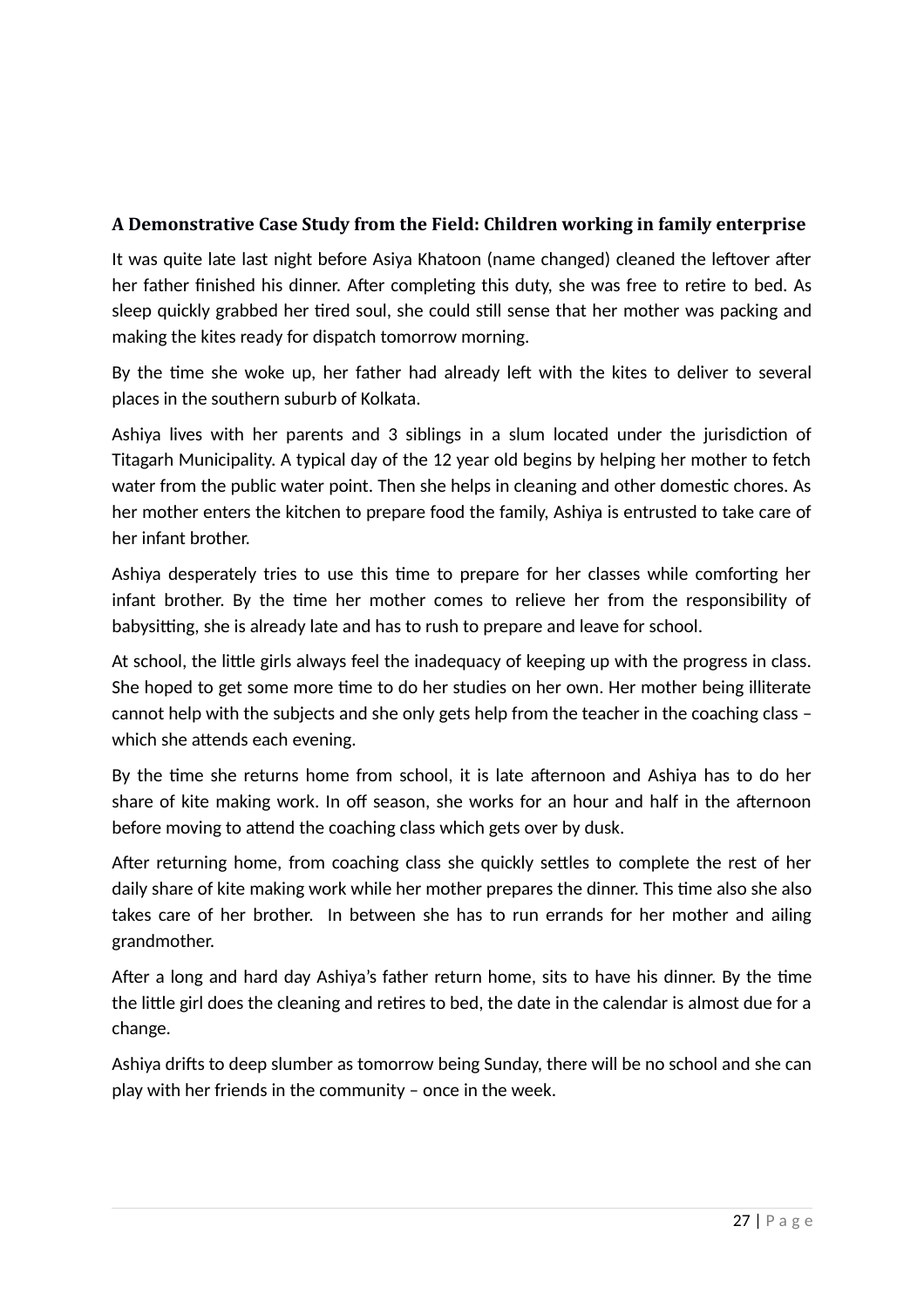#### END OF REPORT

#### <span id="page-27-0"></span>**Data Collection Team**

| Rupsha Nag        | Soma Adak    |
|-------------------|--------------|
| Rupa Kabasi       | Himanshu Das |
| Anindita Barik    | Pampa Kundu  |
| Jhumur Chatterjee |              |

#### <span id="page-27-1"></span>**Abbreviations**

| AAA              | <b>Action Aid Association</b>                        |
|------------------|------------------------------------------------------|
| <b>CLPRA</b>     | The Child Labour (Prohibition and Regulation) Act    |
| $\overline{110}$ | International Labour Organization                    |
| <b>MLE</b>       | Ministry of Labour and Employment                    |
| <b>MWCD</b>      | Ministry of Women and Child Development              |
| (NCLP)           | National Child Labour Project                        |
| RtE              | Right to Education Act 2009                          |
| <b>SSM</b>       | Sarva Shilsha Mission                                |
| <b>UNCRC</b>     | United Nations Convention on the Rights of the Child |
|                  |                                                      |

#### <span id="page-27-2"></span>**References**

- United Nations Convention on the Rights of the Child (UNCRC) (1989): pp 2 and 9,
- Government of India (1986): "The Child Labour (Prohibition and Regulation) Act,"
- Ministry of Women and Child Development (MWCD): National Policy for Children 2013, p 2, 2013
- Right of Children to Free and Compulsory Education Act, 2009
- The Child Labour (Prohibition and Regulation) Amendment Bill 2012, FORTIETH REPORT; Standing Committee on Labour (2013-2014); Fifteenth Lok Sabha; Ministry of Labour and Employment
- Government of India, Ministry of Labour and Employment (ML&E) (2015): Press Release 13 May, "Approval to Move Offi cial Amendment to CLPRA Amendment Bill 2012,"
- Child Labour in India Jyosna Rani Sahu; Lecturer in Economics, S.G.College, Kanikapada, Jajpur, Odisha, India; International Journal of Academic Research; ISSN: 2348-7666 Vol.2, Issue-3(5), July-September, 2015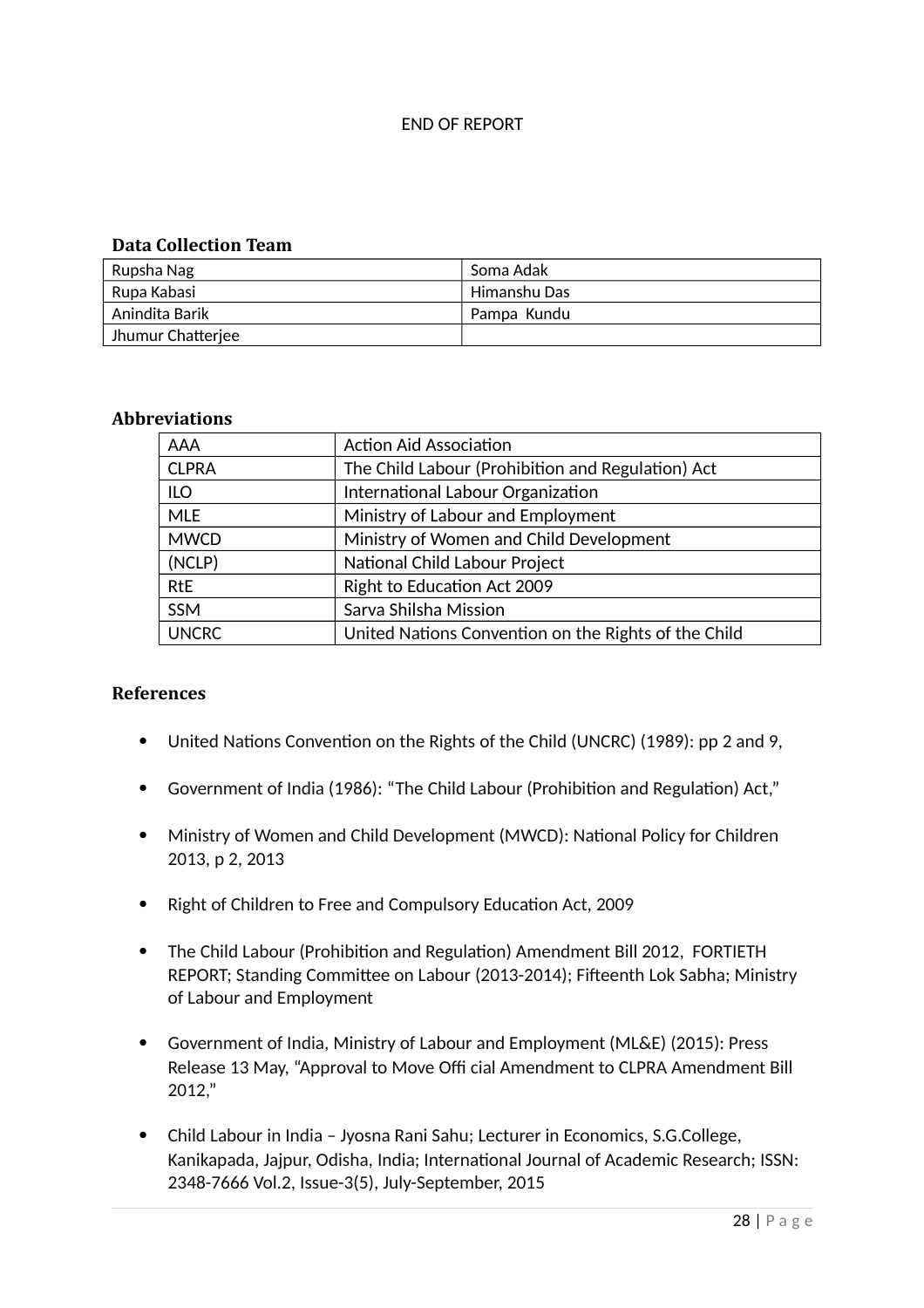Child Labour Law Amendment; Applying the Brakes on Social Mobility; Alex George, Sameet Panda. Economic and Political Weekly – September 2015

#### <span id="page-28-0"></span>**QUESTIONNAIRE**

Name \_\_\_\_\_\_\_\_\_\_\_\_\_\_\_\_\_\_\_\_\_\_\_\_\_\_\_\_\_\_\_\_\_\_\_\_\_\_\_ (Sex) \_\_\_\_

**Class last Attended** \_\_\_\_\_\_\_\_\_\_\_\_ in \_\_\_\_\_\_\_ (Year) School \_\_\_\_\_\_\_\_\_\_\_\_\_\_\_\_\_\_\_\_\_\_\_\_\_

| For how many years are you living in your    | years                                        |
|----------------------------------------------|----------------------------------------------|
| current place                                |                                              |
| Where did you live earlier?                  |                                              |
| Does your father support the family?         | Y/N                                          |
| If yes, what does your father do for living? | Van Rickshaw Puller                          |
| If no, skip to next question                 | Rag Picker                                   |
|                                              | Mason Helper                                 |
|                                              | Coolie                                       |
|                                              | Small Business (shop)                        |
|                                              | <b>Small Business (roaming)</b>              |
|                                              | Service with regular salary                  |
|                                              | No fixed job                                 |
| If no, what is the issue?                    | Father deceased                              |
|                                              | Father lives in a separate family of his own |
|                                              | Father cannot work due to illness            |
|                                              | Father does not work due to addiction issues |
| Does your mother also work outside home?     | Y/N                                          |
| If yes, what does she do?                    | Domestic Helper                              |
|                                              | Rag Picker                                   |
|                                              | Assists in father's business                 |
|                                              | Small Business of her own                    |
| If no, what is the issue?                    | Mother deceased                              |
|                                              | Mother lives in a separate family of his own |
|                                              | Mother cannot work due to illness            |

| <b>Details of Siblings</b>                       | Elder           | Elder          | Younger         | Younger        |
|--------------------------------------------------|-----------------|----------------|-----------------|----------------|
|                                                  | <b>Brothers</b> | <b>Sisters</b> | <b>Brothers</b> | <b>Sisters</b> |
| Please mention your number of siblings           |                 |                |                 |                |
|                                                  |                 |                |                 |                |
| In each group, how many of them go to school?    |                 |                |                 |                |
|                                                  |                 |                |                 |                |
| In each group, how many of them have dropped     |                 |                |                 |                |
| out?                                             |                 |                |                 |                |
| In each group how many of them go to work to     |                 |                |                 |                |
| support the family?                              |                 |                |                 |                |
| If yes Is this place of engagement owned by your | Y/N             |                |                 |                |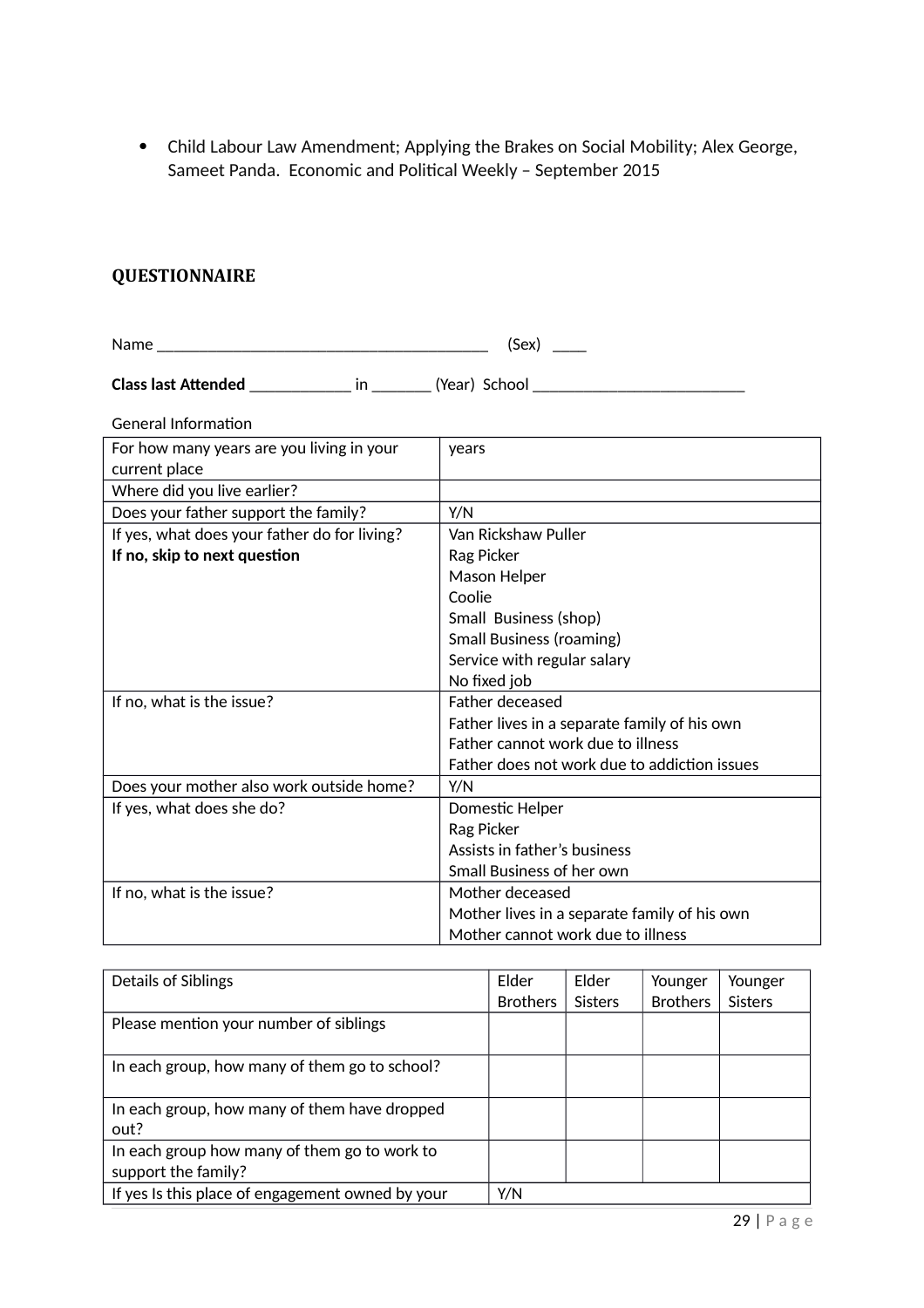| family?                                          |                                    |
|--------------------------------------------------|------------------------------------|
| What is the form of establishment where they are | Dhaba / eatery / tea shop          |
| engaged?                                         | Garrage                            |
|                                                  | Rag picking                        |
|                                                  | Van Rickshaw                       |
|                                                  | Factory (specify)                  |
|                                                  | Other daily wage earning (specify) |
| <b>Your Status:</b>                              |                                    |

| Currently are you engaged in any full time / part time  | Y/N                               |                  |
|---------------------------------------------------------|-----------------------------------|------------------|
| work?                                                   |                                   |                  |
| Can this work be categorized as unpaid care work?       | Y/N                               |                  |
| (specific question for girls)                           |                                   |                  |
| Is this a place of engagement a family owned business?  | Y/N                               |                  |
| Please mention the work                                 | <b>Full time</b><br>Part Time     |                  |
|                                                         | In Dhaba or eatery                | Garrage          |
|                                                         | Garrage                           | Rag picking      |
|                                                         | Rag picking                       | Other daily wage |
|                                                         | Van Rickshaw                      | earning          |
|                                                         | Factory (specify)                 | (specify)        |
|                                                         |                                   |                  |
|                                                         | Other daily wage                  |                  |
|                                                         | earning (specify)                 |                  |
| If you work in a family business, are you compensated   |                                   |                  |
| monetarily for your work? (Y/N)                         |                                   |                  |
| How much do you earn on an average month                | Part Time                         | <b>Full Time</b> |
|                                                         |                                   |                  |
| What purpose do you use your money?                     | Give for family support           |                  |
| (multiple answers possible)                             | Keep some amount for personal use |                  |
|                                                         | Save                              |                  |
|                                                         | Others (specify)                  |                  |
| What do you do with the money, If you utilize the money | <b>Buy Foods</b>                  |                  |
| for personal use?                                       | Buy personal grooming items       |                  |
|                                                         | Entertainment                     |                  |
|                                                         | Spend with friends                |                  |
|                                                         | Others (specify)                  |                  |
| <b>Aspiration</b>                                       |                                   |                  |

| How do you want to see yourself 10 years from |          |
|-----------------------------------------------|----------|
| now?                                          |          |
| What do you want to be when you grow up?      |          |
| <b>Your Education</b>                         |          |
| How long did you study in the last school you | sessions |
| attended?                                     |          |
| Do you regularly attend school now?           |          |
| If answer is NO, then ask -                   |          |
| Since when have you stopped going to School   |          |

#### **Time available for studies / school / work**

|                             | In hours |
|-----------------------------|----------|
| Time for school             |          |
| Time for after school study |          |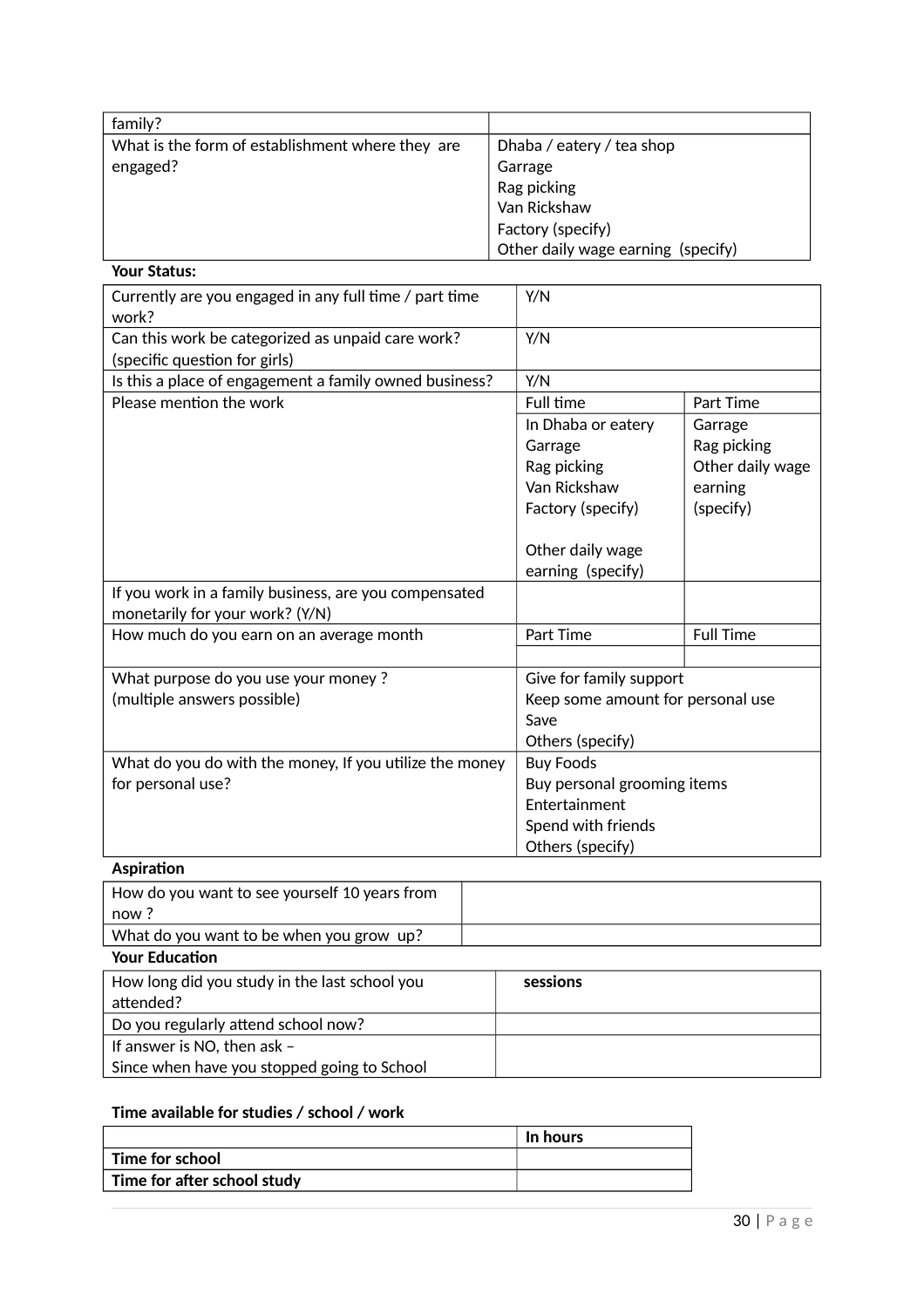| Time for work (unpaid care)                     |  |
|-------------------------------------------------|--|
| Time for work (unpaid / paid family enterprise) |  |
| Time for socializing & sports                   |  |

#### **Lack of Involvement of parents & family**

| Did any one of your parents visit the school during your | Y/N |
|----------------------------------------------------------|-----|
| tenure in school to discuss your progress with teachers? |     |

#### **Lack of Initiative of teachers and schools**

| Did you face any problem in understanding lessons in class,    | Y/N |
|----------------------------------------------------------------|-----|
| how to you address the issue?                                  |     |
| If yes, did you ask teacher to clear your doubts?              | Y/N |
| If no, why did you refrain from asking?                        |     |
| Did this issue contribute in aggravating your lack of interest |     |
| for studies?                                                   |     |
| Did poor class performance attract punishment ?                | Y/N |

#### **Support services**

| Did you face any medical condition obstructing your      | Could not read blackboard,      |
|----------------------------------------------------------|---------------------------------|
| educational efforts?                                     | Hear instructions from teacher, |
|                                                          | Any other physical discomfort)  |
| Any other reason for discontinuing your education (probe | Y/N                             |
| this especially for girls)                               |                                 |

#### **Infrastructure in School**

| Did the school have separate class room for each class?     | Y/N          |
|-------------------------------------------------------------|--------------|
| Did the school have enough bench/chair for sitting?         | Chair / Desk |
|                                                             | Floor        |
| Did the school have separate and adequate toilet facilities |              |
| for girls)                                                  | Y/N          |
| If yes, please explain                                      |              |
|                                                             |              |
| Did you regularly get Mid Day Meal in school?               | Y/N          |
| Were you satisfied with the quality of food given in MDM?   | Y/N          |

#### 5. Your assessment of the curricular and extra curricular activities

|                                        | <b>Fxcellent</b> | Good | Unsatisfactory | Don't Know |
|----------------------------------------|------------------|------|----------------|------------|
| Scholastic Performance                 |                  |      |                |            |
| Extra curricular Activities            |                  |      |                |            |
| <b>Communication with Teachers</b>     |                  |      |                |            |
| Communication with peers               |                  |      |                |            |
| Interest of your child to go to school |                  |      |                |            |

Note:

- Scholastic: understanding class lesions, regularly completing home work,
- Extracurricular activities : regular participation
- Communication with teachers: any problem with teacher or guardian call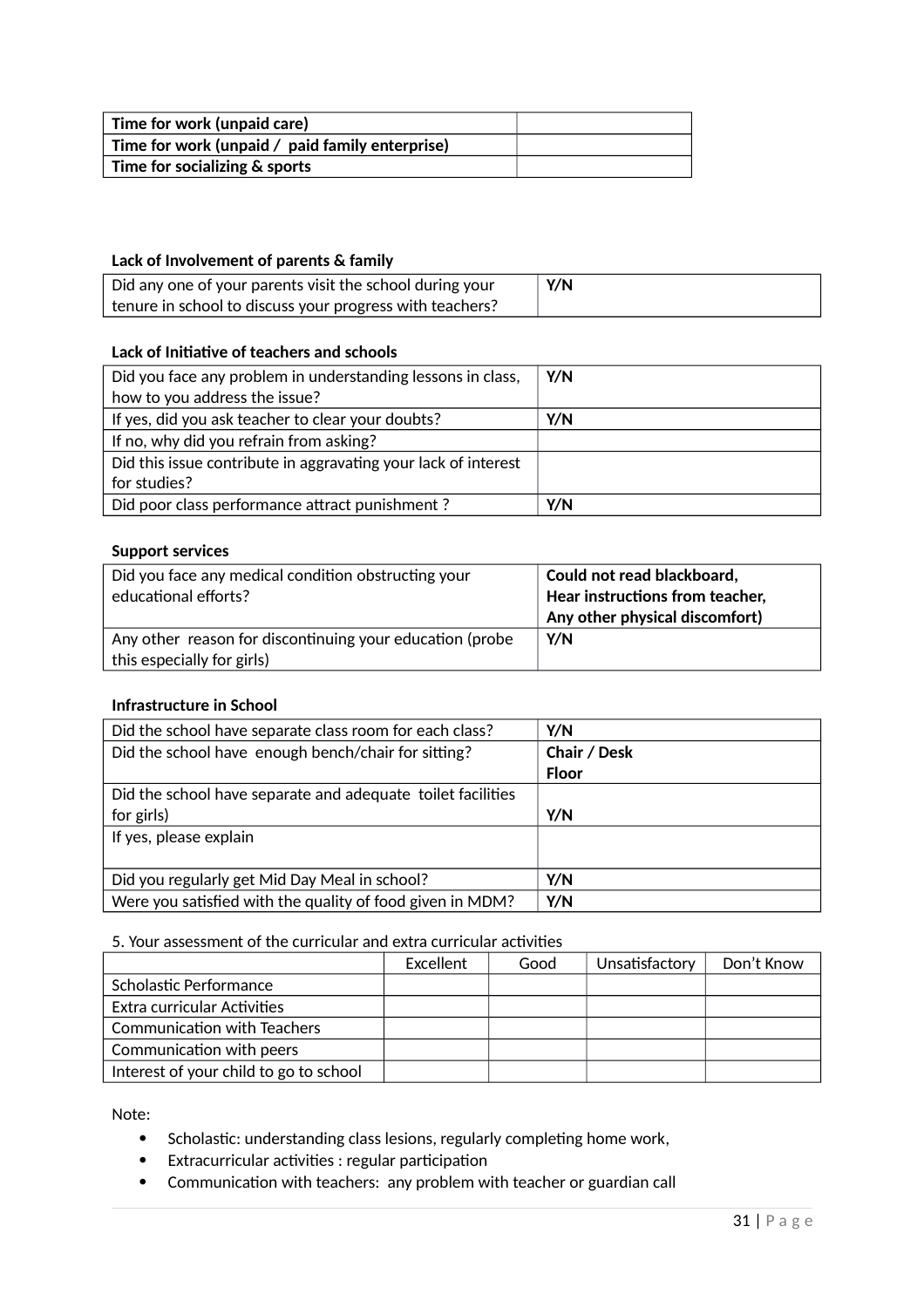• Interest of going to school - attendance percentage

### **Family Bonding**

| How often do all members of the famil eat                   | Daily | During   | During    | Never |
|-------------------------------------------------------------|-------|----------|-----------|-------|
| together?                                                   |       | Holidays | Festivals |       |
| Do you parents discuss family problems with you?            |       | Mostly   | Rarely    | Never |
| Do you give your opinion on family matters like menu for    |       | Mostly   | Rarely    | Never |
| lunch, buying things for home, etc                          |       |          |           |       |
| Do all members of the family go for leisure trips together? |       | Mostly   | Rarely    | Never |
| Other than work and financial mater - what other issues do  |       | 1.       |           |       |
| you give opinion?                                           |       | 2.       |           |       |

| <b>Social Participation</b>                           |       |            |            |
|-------------------------------------------------------|-------|------------|------------|
| Do you participate in social and religious functions? |       |            |            |
| What was t he last function that you participated.'   |       |            |            |
| What was your role in the participation?              |       |            |            |
| How is your relation with peers in your locality      | Good  | <b>Bad</b> | <b>Not</b> |
|                                                       |       |            | Involved   |
| How much time can you give towards these activities?  | Daily | Weekly     | Monthly    |
|                                                       |       |            |            |
| What do you discuss among his group? (Don't Prompt)   |       |            |            |
| games - discussions - debate etc (DON'T prompt)       |       |            |            |
| <b>Health</b>                                         |       |            |            |

| Did you have any of the following in the past 12 months because of your work? |                                |  |  |
|-------------------------------------------------------------------------------|--------------------------------|--|--|
| 1. Superficial injuries or open                                               | 6. Eye problems                |  |  |
| wounds                                                                        | 7. Skin problems               |  |  |
| 2. Fracture                                                                   | 8. Stomach problems / diarrhea |  |  |
| 3. Dislocations, sprains or stains                                            | 9. Fever                       |  |  |
| 4. Burns, corrosions, scalds                                                  | 10. Extreme fatigue            |  |  |
| 5. Breathing problems                                                         | 11. Other (specify)            |  |  |

| Think about your most serious illness/injury, how did this/these affect your work/schooling? |  |  |  |  |
|----------------------------------------------------------------------------------------------|--|--|--|--|
| 1. Not serious- did not stop work/schooling.                                                 |  |  |  |  |
| 2. Stopped work or school for a short time                                                   |  |  |  |  |
| 3. Stopped work or school completely                                                         |  |  |  |  |
| <b>Malnutrition</b>                                                                          |  |  |  |  |
| Height for weight                                                                            |  |  |  |  |
| Anaemia                                                                                      |  |  |  |  |
| Iodine deficiency                                                                            |  |  |  |  |
| Vitamin deficiency                                                                           |  |  |  |  |
| Worm                                                                                         |  |  |  |  |
| <b>Mental Health</b>                                                                         |  |  |  |  |
| Do you experience any of the following ailments?                                             |  |  |  |  |
| 1. Migraines,                                                                                |  |  |  |  |
| 2. Insomnia.                                                                                 |  |  |  |  |
| 3. Irritability,                                                                             |  |  |  |  |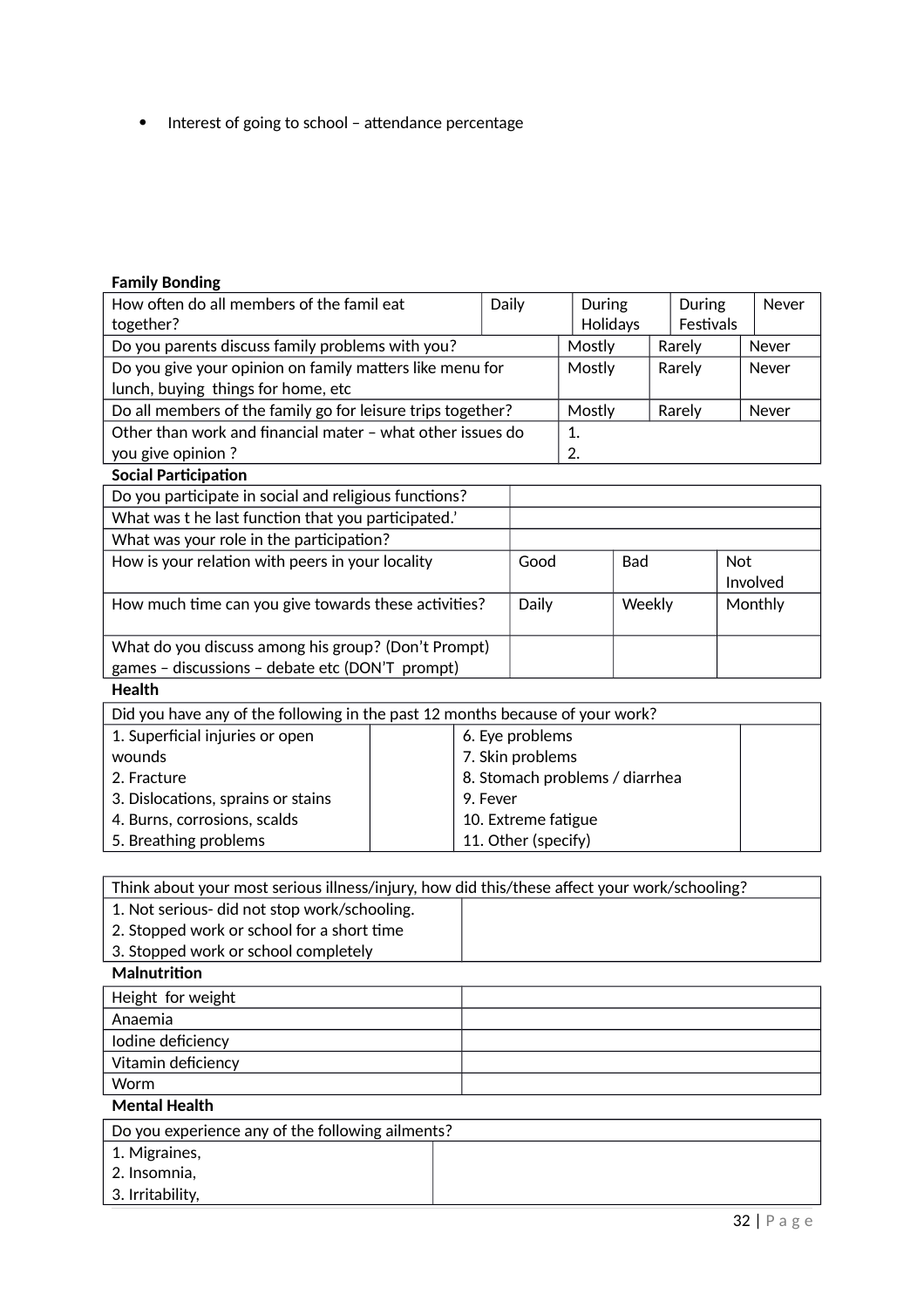4. Enuresis (bed wetting) 5. Asthenia (abnormal lack of energy)

# **Substance Dependence**

| Do you experience any of the following? |                        |  |
|-----------------------------------------|------------------------|--|
| 1. Tobacco Products.                    | 4. Other products like |  |
| 2. Prescription Drugs,                  | dendrite, etc          |  |
| 3. Contraband Substances                |                        |  |

#### **Structured interview for Parents**

| 1. What is your age?                                                                                                   | $25 - 30$         | $31 - 40$                                                              | $41 - 55$                                                                         | above<br>55      |
|------------------------------------------------------------------------------------------------------------------------|-------------------|------------------------------------------------------------------------|-----------------------------------------------------------------------------------|------------------|
| 2. Your education?                                                                                                     | <b>Illiterate</b> | Primary                                                                | Secondary                                                                         | H.S and<br>above |
| 3a. Do you have any idea of rights of children?                                                                        | Y/N               |                                                                        |                                                                                   |                  |
| 3b. If yes, can you enumerate some of these rights?<br>(see if right to education is mentioned)                        |                   |                                                                        |                                                                                   |                  |
| 3c. If not mentioned, prompt but keep a note here:<br>Did the respondent need to be prompted on right to<br>education? | Y/N               |                                                                        |                                                                                   |                  |
| 4a. Do you think that the rights of children were<br>upheld in the school attended by your child?                      | Y/N               |                                                                        |                                                                                   |                  |
| 4b. If no, what do you think are the violations related<br>to?                                                         |                   | economic considerations<br>• Corporal Punishment<br>• Others (mention) | • Discrimination on basic of social /<br>• Ability/ disability (physical, mental) |                  |

| Have you ever attempted to re admit your child / |  |
|--------------------------------------------------|--|
| children after they dropped out of school        |  |
| What were he problems faced during e             |  |
| admission?                                       |  |

| How do you define the role of your children in | To support family enterprise            |
|------------------------------------------------|-----------------------------------------|
| family?                                        | To support family with their incomes    |
|                                                | To support family with unpaid care work |
|                                                | To learn - play - enjoy childhood       |
|                                                |                                         |

| How would you like to see your child 10 years |  |
|-----------------------------------------------|--|
| from now?                                     |  |

| How often did you discuss with your child/ren,        | Daily | Often | Rarely | <b>Never</b> |
|-------------------------------------------------------|-------|-------|--------|--------------|
| events of school after they returned home?            |       |       |        |              |
|                                                       | Daily | Often | Rarely | Never        |
| Did you help them with their studies?                 |       |       |        |              |
| Did you help your child/ren with homework             | Y/N   |       |        |              |
| Do you consider it to be the right age for your child |       |       |        |              |
| to work?                                              |       |       |        |              |
| Please give reasons                                   |       |       |        |              |
|                                                       |       |       |        |              |